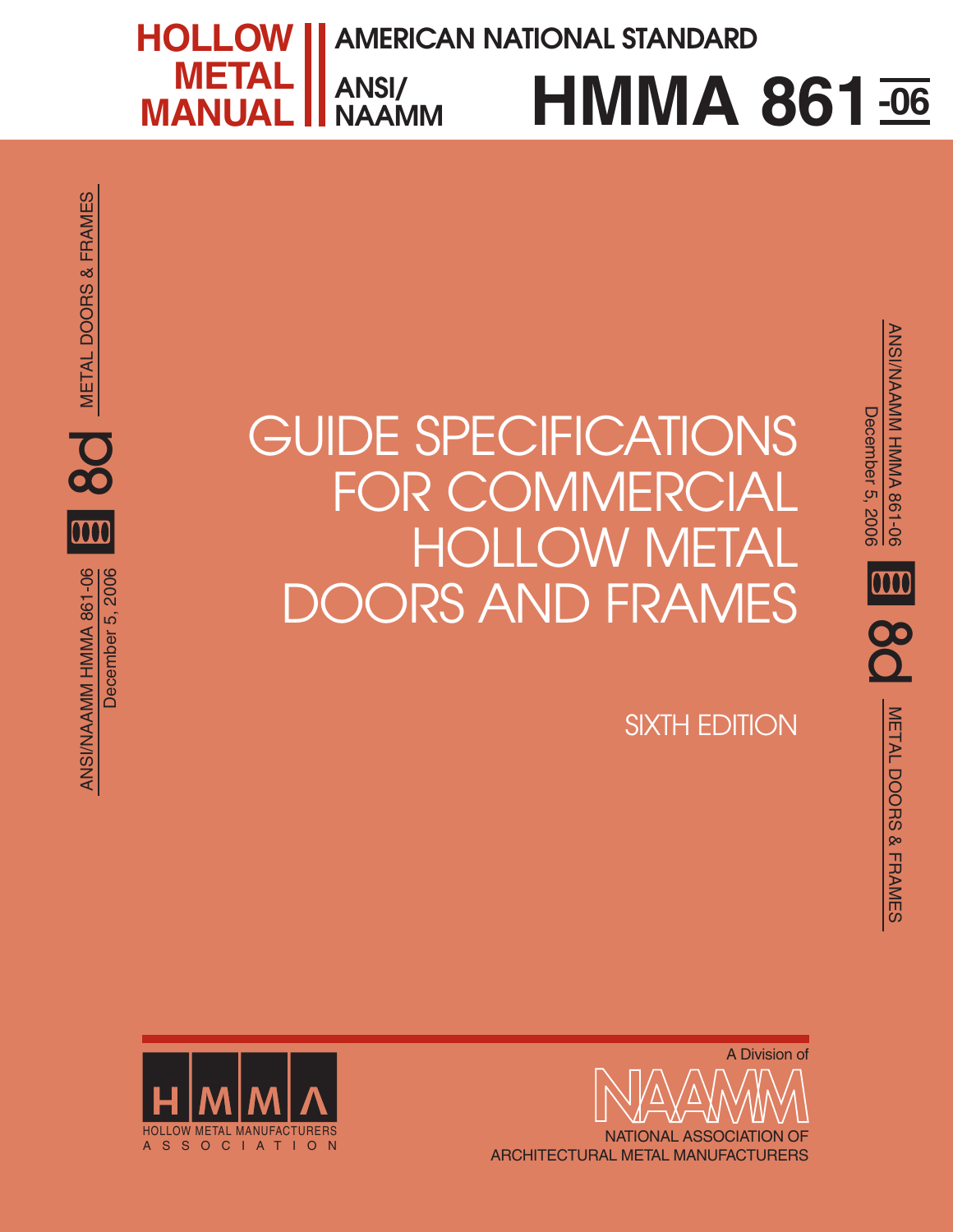Approval of an American National Standard requires verification by ANSI that the requirements for due process, consensus, and other criteria for approval have been met by the standards developer.

Consensus is established when, in the judgment of the ANSI Board of Standards Review, substantial agreement has been reached by directly and materially affected interests. Substantial agreement means much more than a simple majority, but not necessarily unanimity. Consensus requires that all views and objections be considered, and that a concerted effort be made toward their resolution.

The use of American National Standards is completely voluntary; their existence does not in any respect preclude anyone, whether they have approved the standards or not, from manufacturing, marketing, purchasing, or using products, processes, or procedures not conforming to the standards.

The American National Standards Institute does not develop standards and will in no circumstances give an interpretation of any American National Standard. Moreover, no person shall have the right or authority to issue an interpretation of an American National Standard in the name of the American National Standards Institute. Requests for interpretation should be addressed to the sponsor whose name appears on the title page of this standard.

CAUTION NOTICE: This American National Standard can be revised or withdrawn at any time. The procedures of the American National Standards Institute require that action be taken periodically to reaffirm, revise, or withdraw this standard. Purchasers of American National Standards can receive current information on all standards by calling or writing the American National Standards Institute.

This standard was developed by representative members of the Hollow Metal Manufacturers Association Division (HMMA) of the National Association of Architectural Metal Manufacturers (NAAMM) to provide information and guidance on the selection of hardware for hollow metal doors and frames. This standard contains advisory information only and is published as a public service by NAAMM and its HMMA Division.

#### *NAAMM AND ITS HMMA DIVISION DISCLAIM ALL LIABILITY OF ANY KIND FOR THE USE, APPLICATION OR ADAPTATION OF MATERIAL PUBLISHED IN THIS STANDARD.*

Current information on all NAAMM Standards is available by calling, writing, or visiting the website of the National Association of Architectural Metal Manufacturers, www.naamm.org.

*National Association of Architectural Metal Manufacturers* 800 Roosevelt Road, Building C, Suite 312 Glen Ellyn, Illinois 60137 Tel: 1-630-942-6591 • Fax: 1-639-790-3095 www.naamm.org

> Copyright © 1974, 1976, 1987, 1992, 2000, 2006 All Rights Reserved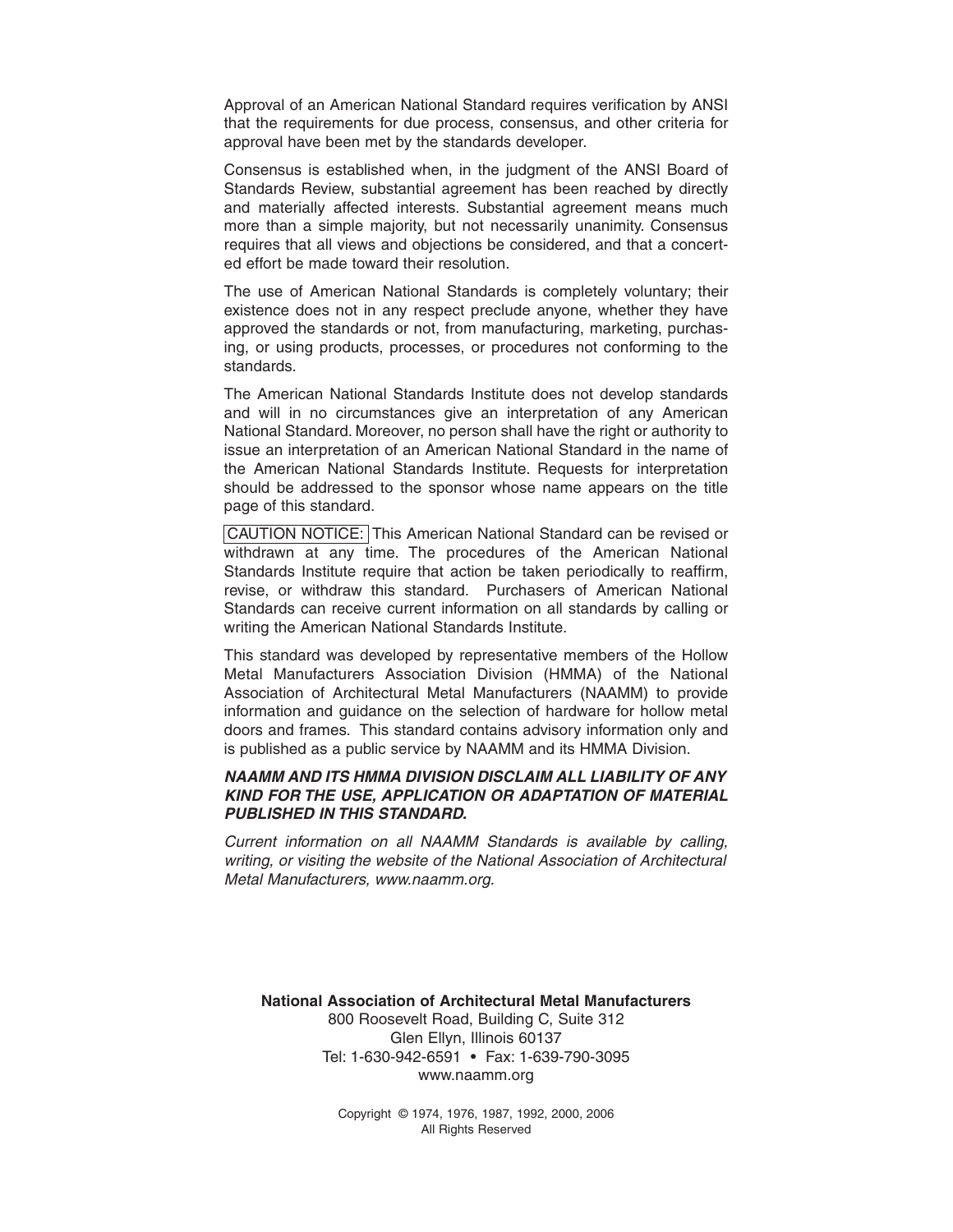# **TABLE OF CONTENTS**

| $\overline{\phantom{0}}$<br>M( |  |
|--------------------------------|--|
|--------------------------------|--|

### Part 1 - GENERAL

### Part 2 - PRODUCTS

## Part 3 - EXECUTION

| $\overline{\phantom{a}}$ |
|--------------------------|
|--------------------------|

| <b>APPENDIX</b> (Not part of the Standard) |  |
|--------------------------------------------|--|
|                                            |  |
|                                            |  |
|                                            |  |
|                                            |  |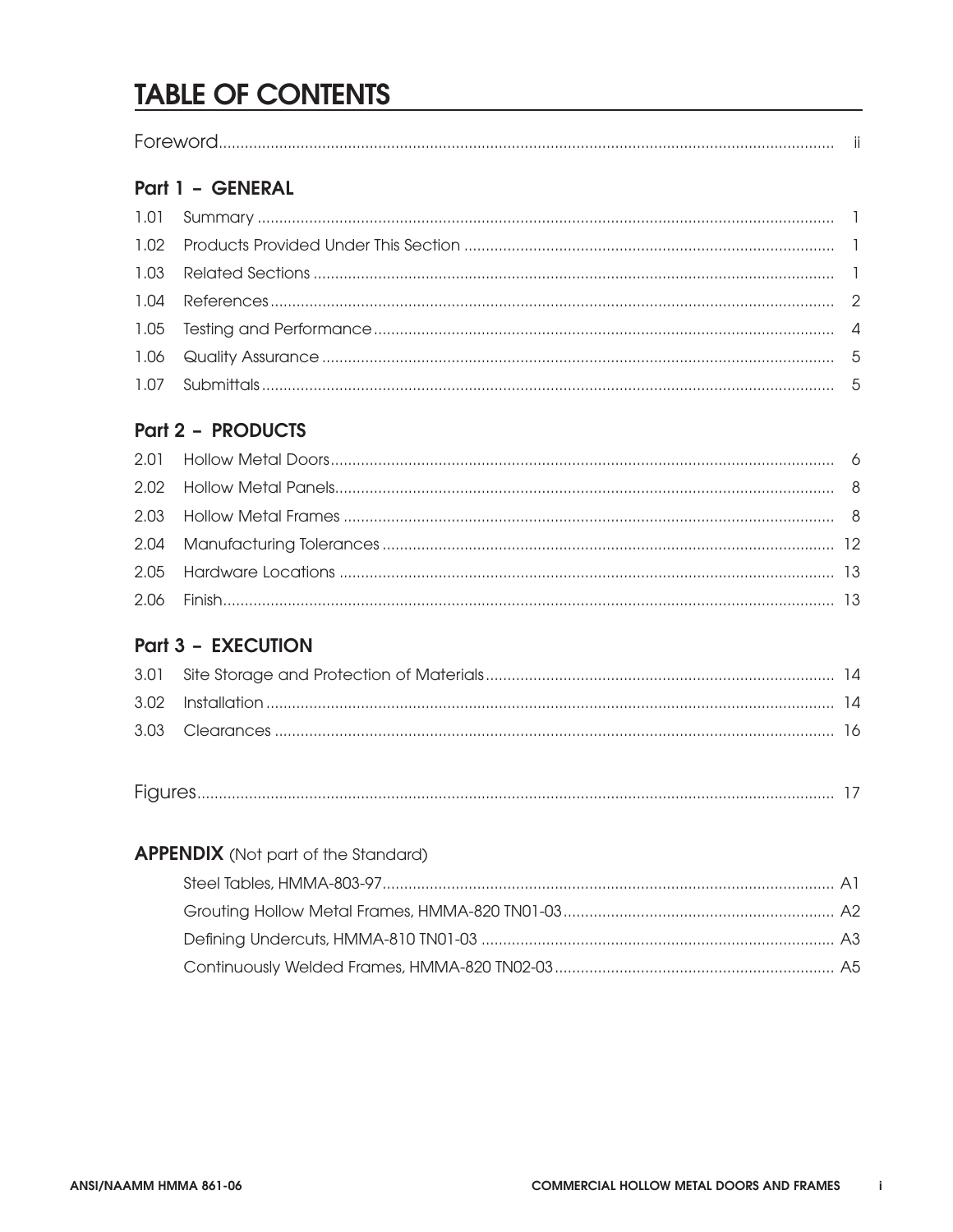# **FOREWORD**

*These specifications have been prepared in accordance with the CSI recommended format with Part 1- General, Part 2-Product and Part 3-Execution. Guide specifications are intended to be used as the basis for developing project specifications and must be edited to suit specific job requirements. Inapplicable provisions should be deleted, appropriate selections should be made where there are choices, and provisions applicable to the project should be added where necessary. Options are shown in brackets. Notes, recommendations and instructions to specifiers are given in italics directly following or at the start of the sections to which they apply. Notes that contain permissive language are not considered part of the standard. Dates given with ASTM and other standards were current at the time this specification was published. When a more recent standard is available, the specifier should verify applicability to this Guide prior to its inclusion. While the CSI Section Format locates Delivery, Storage and Handling in Part 1, NAAMM Standards include them under Part 3 – Execution.*

*Materials and fabrication methods are specified in detail in Part 2. Doors and frames made in accordance with these specifications have successfully met the testing and performance requirements of Section 1.05. However, the materials and fabrication methods called for in these specifications, while providing a guide, are not meant to restrict the use of other materials and methods where it can be demonstrated through the specific testing procedures in Section 1.05 that the construction can equal or exceed the performance levels specified in this Section. In order to ensure that a manufacturer's product meets the desired performance levels, the project specifications must always include the Testing and Performance requirements of Section 1.05 and the Quality Assurance requirements of Section 1.06.*

*The values stated in inch-pound units are to be regarded as the standard. Corresponding metric values are included in parenthesis for reference purposes only.*

*This guide specification addresses the requirements for commercial steel stiffened hollow metal doors and frame products.*

*For hollow metal doors and frames subject to less rigorous use than commercial and institutional applications, give consideration to HMMA 860, "Hollow Metal Doors and Frames", or ANSI/NAAMM HMMA 867, "Guide Specifications for Commercial Laminated Core Hollow Metal Doors and Frames". If security is a factor, there are two hollow metal standards available - ANSI/NAAMM HMMA 862, "Guide Specifications for Commercial Security Hollow Metal Doors and Frames", and ANSI/NAAMM HMMA 863, "Guide Specifications for Detention Security Hollow Metal Doors and Frames". For acoustic applications consideration may be given to ANSI/NAAMM HMMA 865, "Guide Specifications for Swinging Sound Control Hollow Metal Doors and Frames". For situations where corrosion resistance beyond that of typical commercial steel door and frame applications, or where specialized aesthetic appearance, are significant design criteria, consideration should be given to ANSI/NAAMM HMMA 866, "Guide Specifications for Stainless Steel Hollow Metal Doors and Frames".*

*The CSI Master Format '95, which placed Hollow Metal Doors and Frames in Section 08110, has been relocated in Master Format 2004. Section 08 11 13 is the new CSI location for hollow metal doors and frame products. This Specification presents the 2004 Format as its primary reference, with the '95 Format in parenthesis as a cross-reference. Specifiers can use either; however both systems shall not be utilized within the same set of construction documents.*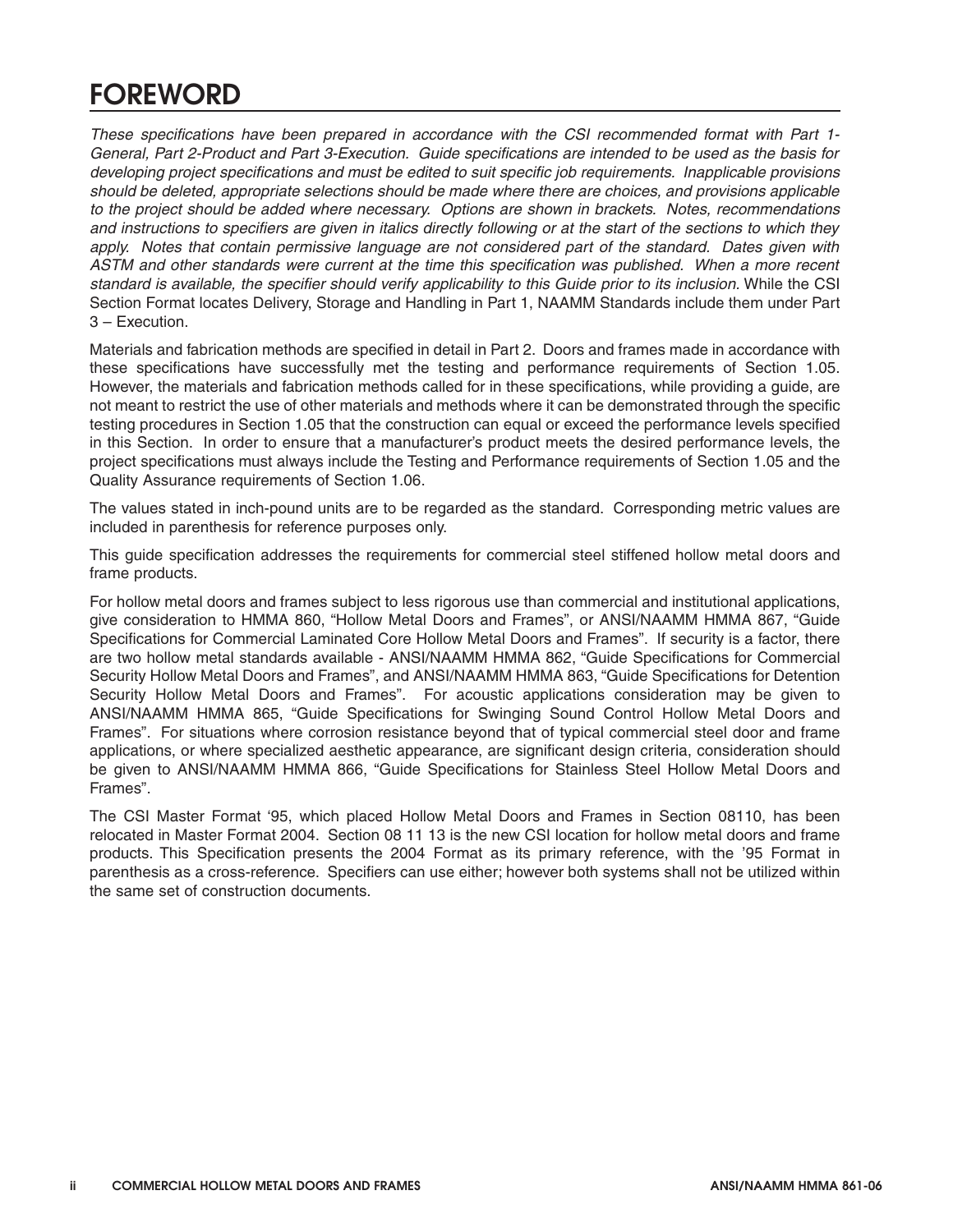# CSI BROAD SCOPE SECTION 08 11 13 [ 08110 ] COMMERCIAL HOLLOW METAL DOORS AND FRAMES

#### **PART 1 - GENERAL**

#### **1.01 SUMMARY**

This Section includes commercial hollow metal products, including doors, panels, frames, transom frames, sidelight and window assemblies as shown in the contract documents.

#### **1.02 PRODUCTS PROVIDED UNDER THIS SECTION**

- A. Commercial hollow metal doors, swinging type, including [glass moldings and stops] [louvers] [louver inserts] [other] as shown in the approved submittal drawings.
- B. Commercial hollow metal panels, fixed or removable, flush or rabbeted, similar in construction to hollow metal doors.
- C. Commercial hollow metal frames, transom frames, sidelight and window assemblies, including [glass moldings and stops] [louvers] [louver inserts] [hollow metal in-fill panels] [other] as shown in the approved submittal drawings.

#### **1.03 RELATED SECTIONS**

- A. Section 01 56 00 [ ] Site Protection of Materials
- B. Section 01 66 00 [ ] Site Storage of Materials
- C. Section 05 10 00 [ ] Lintels, Posts, Columns or Other Load Bearing Elements
- D. Section 06 10 00 [ ] Installation of Commercial Hollow Metal Doors and Frames into Other than Steel Stud Partitions
- E. Section 08 11 19 [08130] Stainless Steel Hollow Metal Doors and Frames
- F. Section 08 34 53 [08113] Commercial Security Hollow Metal Doors and Frames
- G. Section 08 34 73 [08348] Swinging Sound Control Hollow Metal Doors and Frames
- H. Section 08 71 00 [08700] Builders Hardware
- I. Section 08 71 00 [08720] Weather Stripping and Seals
- J. Section 08 80 00 [08800] Glass and Glazing Material
- K. Section 09 20 00 [ ] Installation of Commercial Hollow Metal Doors and Frames into Steel Stud Partitions.
- L. Section 09 90 00 [09900] Field Painting
- M. Section 11 19 00 [11190] Detention Security Hollow Metal Doors and Frames
- N. Section [ ] Field Measurements

This specification covers only those products listed in Section 1.02. Not included in Section 08 11 13 [08110] are builders or rough hardware of any kind, weather-stripping, gasketing, items furnished by others, field painting, and protection at the building site of products furnished under this Section.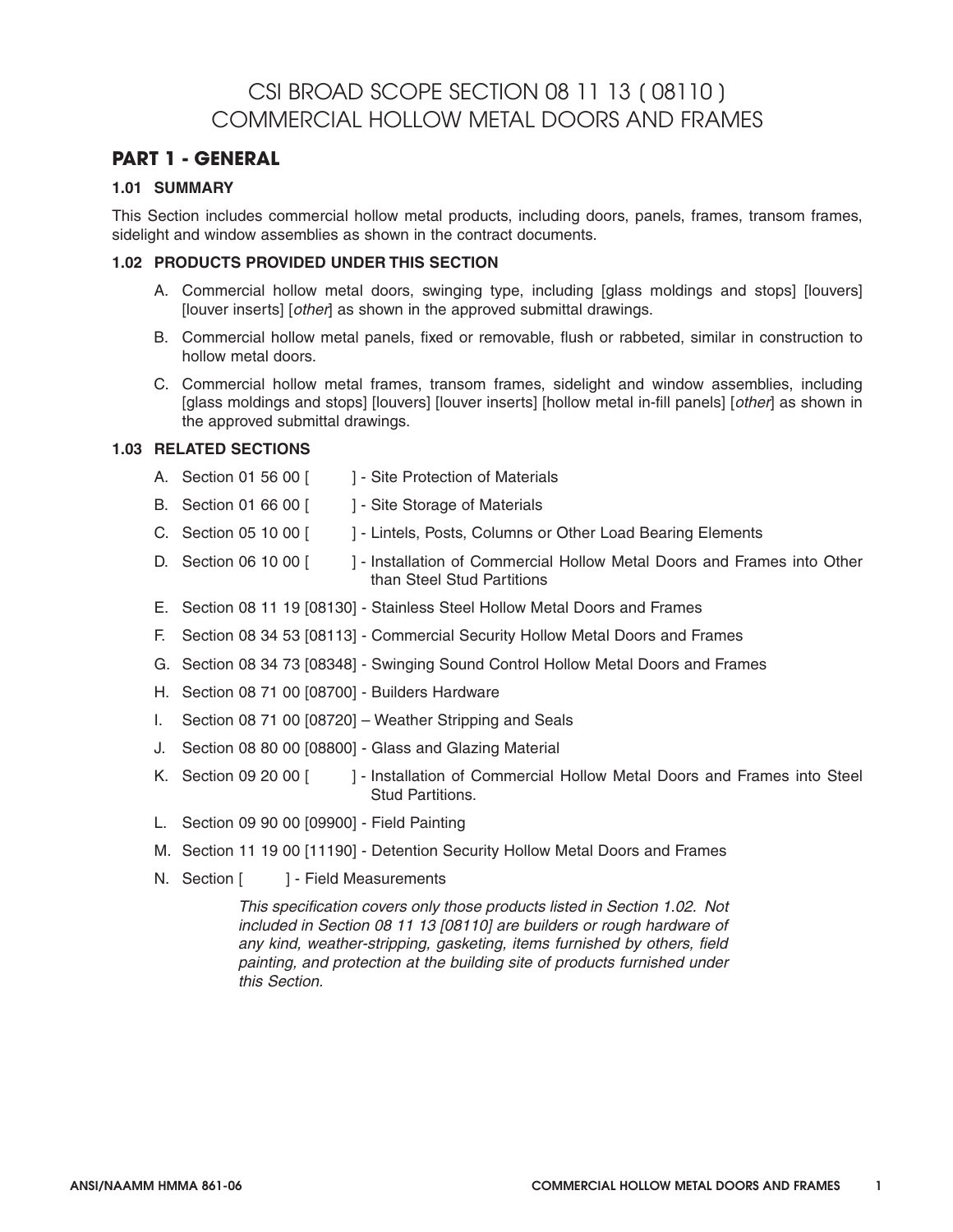#### **1.04 REFERENCES**

*The publications listed in this section form a part of this specification to the extent referenced. The publications are referenced in the text by basic designation only. When a more recent standard is available, the specifier should verify its applicability to this Guide prior to its inclusion.*

- *A. ANSI A250.4-2001, Test Procedure and Acceptance Criteria for Physical Endurance for Steel Doors, Frames and Hardware Reinforcings*
- *B. ANSI A250.10-1998 (R2004), Standard Test Procedure and Acceptance Criteria for Prime Painted Steel Surfaces for Steel Doors and Frames*
- *C. ANSI/NAAMM HMMA 801-05, Glossary of Terms for Hollow Metal Doors and Frames*
- *D. ANSI/NAAMM HMMA 866-01, Guide Specifications for Stainless Steel Hollow Metal Doors and Frames*
- *E. ANSI/NFPA 80 -1999, Standard for Fire Doors and Fire Windows*
- *F. ANSI/NFPA 105-2003, Standard for the Installation of Smoke Door Assemblies*
- *G. ANSI/NFPA 252-1999, Standard Methods of Fire Tests of Door Assemblies*
- *H. ANSI/NFPA 257-2000, Standard on Fire Test for Window and Glass Block Assemblies*
- *I. ANSI/UL 9-2005, Fire Test of Window Assemblies, 8th edition*
- *J. ANSI/UL 10B-2001, Fire Tests of Door Assemblies, 9th edition*
- *K. ANSI/UL 10C-2001, Positive Pressure Fire Test of Door Assemblies, 1st Edition*
- L. ANSI/UL 1784-2004, Air Leakage Tests of Door Assemblies, 3<sup>rd</sup> Edition
- *M. ASTM A 653/A 653M-05, Specification for Steel Sheet, Zinc Coated (Galvanized) or Zinc-Iron Alloy-Coated (Galvannealed) by the Hot-Dip Process*
- *N. ASTM A 1008/A 1008M-05, Specification for Steel, Sheet, Cold-Rolled, Carbon, Structural, High Strength Low-Alloy, High Strength Low-Alloy with Improved Formability, Solution Hardened, and Bake Hardenable*
- *O. ASTM A 1011/A 1011M-05, Specification for Steel, Sheet, and Strip, Hot-Rolled, Carbon, Structural, High Strength Low-Alloy and High Strength Low-Alloy with Improved Formability*
- *P. ASTM C 143/A 143M-05, Test Method for Slump of Hydraulic-Cement Concrete*
- *Q. CAN4-S104-M80, Standard Method for Fire Tests of Door Assemblies*
- *R. CAN4-S106-M80, Standard Method for Fire Tests of Window and Glass Assemblies*
- *S. ICBO UBC 7-2 (1997), Fire Tests of Door Assemblies*
- *T. ICBO UBC 7-4 (1997), Fire Tests of Window Assemblies*
- *U. NAAMM HMMA 802-92, Manufacturing of Hollow Metal Doors and Frames*
- *V. NAAMM HMMA 803-97, Steel Tables*
- *W. NAAMM HMMA 810-87, Hollow Metal Doors*
- *X. NAAMM HMMA 810 TN01-03, Defining Undercuts*
- *Y. NAAMM HMMA 820-87, Hollow Metal Frames*
- *Z. NAAMM HMMA 820 TN01-03, Grouting Hollow Metal Frames*
- *AA. NAAMM HMMA 820 TN02-03, Continuously Welded*
- *BB. NAAMM HMMA 830-02, Hardware Selection for Hollow Metal Doors and Frames*

*CC.NAAMM HMMA 831-97, Recommended Hardware Locations for Hollow Metal Doors and Frames*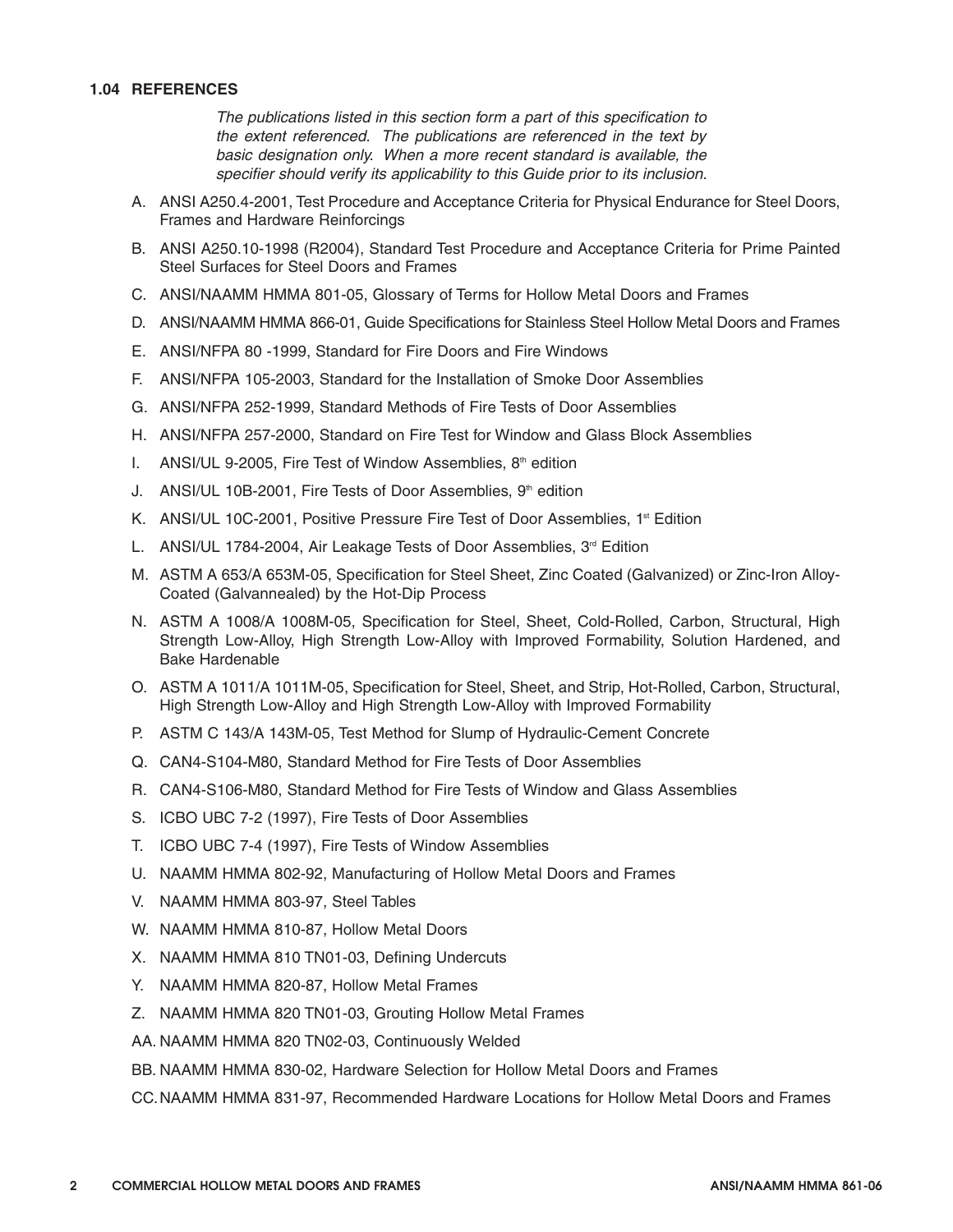- DD. NAAMM HMMA 840-99, Guide Specifications for Installation and Storage of Hollow Metal Doors and Frames
- EE. NAAMM HMMA 850-00, Fire-Rated Hollow Metal Doors and Frames

The following standards are used only for 'traditional' (neutral pressure) fire test methods and should be deleted from project specifications when 'positive pressure' is required by the governing building code: NFPA-252 (1.04.G), NFPA-257 (1.04.H), UL 10B (1.04.J), CAN4-S104 (1.04.Q) and CAN4-S106 (1.04.R)

Conversely, the following standards are used for 'positive pressure' fire tests, and should be deleted from project specifications requiring 'traditional' (neutral pressure) fire tests: UL 10C (1.04.K), UBC 7-2 (1.04.S) and UBC 7-4 (1.04.T).

UL 9 (1.04.I) references both 'traditional' (neutral pressure) and 'positive pressure' fire test methods, and as such should be included in all project specifications, except those requiring compliance with Canadian Building Codes.

Only project specifications requiring compliance with Canadian Building Codes should include CAN4-S104 (1.04.Q) and CAN4-S106 (1.04.R)

- ANSI American National Standards Institute, Inc. 11 W. 42nd Street New York, NY 10036 (212) 642-4900 www.ansi.org
- ASTM ASTM International 100 Barr Harbor Drive West Conshohocken, PA 19428-2959 (610) 832-9585 www.astm.org
- ICBO International Code Council Los Angeles Office Formerly known as International Conference of Building Officials Uniform Building Code 5360 Workman Mill Road Whittier, CA 90601-2298 (562) 692-4226 www.icbo.org
- NAAMM National Association of Architectural Metal Manufacturers 800 Roosevelt Road Building C, Suite 312 Glen Ellyn, IL 60137 (630) 942-6591 www.naamm.org
- NFPA National Fire Protection Association 1 Batterymarch Park P.O. Box 9101 Quincy, MA 02269 (617) 770-3000 www.nfpa.org
- UL Underwriters Laboratories, Inc. 333 Pfingsten Road Northbrook, IL 60062 (847) 272-8800 www.ul.com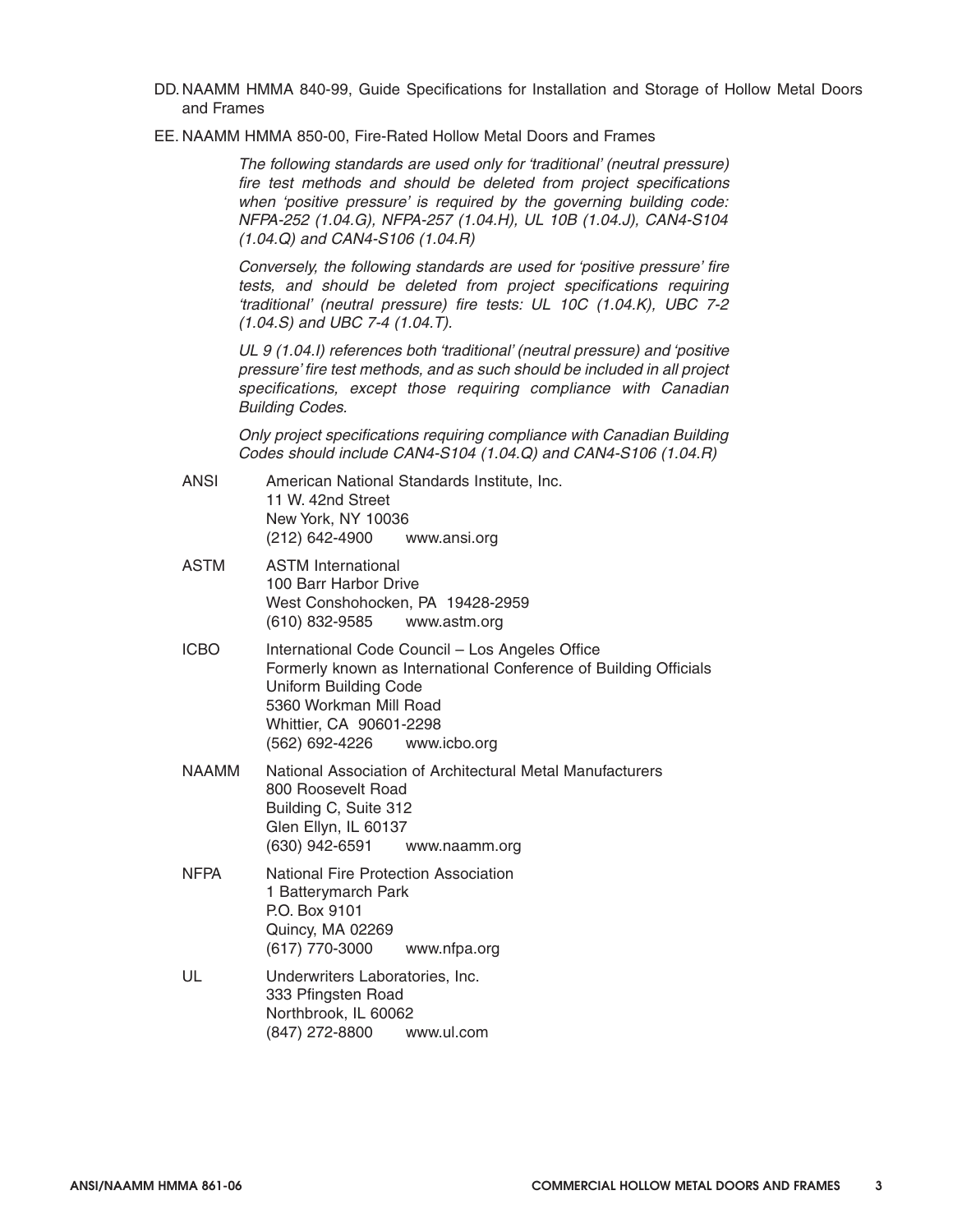#### **1.05 TESTING AND PERFORMANCE**

- A. Physical Endurance for Steel Doors and Hardware Reinforcings
	- 1. The test specimen shall be a 3 ft. x 7 ft. (914 mm x 2134 mm), 1-3/4 in. (44 mm) thick nominal size door, representative of the construction and material to be provided.
	- 2. The specimen shall be tested in accordance with the ANSI A250.4, Cycle and Twist Test procedure.
		- a. Cycle Test Acceptance Criteria: Doors specified with 0.053 in. (1.3 mm) and thicker face sheets shall be tested to 4,000,000 cycles. Doors specified with 0.042 in. (1.0 mm) – 0.053 in. (1.3 mm) thick face sheets shall be tested to 1,000,000 cycles Level (A).
		- b. Twist Test Acceptance Criteria: Maximum deflection under 300 pound (136.1 kg) load.
			- i. 4,000,000 cycle-tested doors shall not exceed 0.625 in. (15.8 mm) deflection and maximum permanent deflection shall not exceed 0.062 in. (1.5 mm).
			- ii. 1,000,000 cycle-tested doors shall not exceed 1.25 in. (31.7 mm) deflection and maximum permanent deflection shall not exceed 0.125 in. (3.1 mm).
	- 3. Test Reports or Certificates of Compliance shall include a description of the test specimen, procedures used in testing, and indicate compliance with the contract document specified acceptance criteria.
- B. Labeled Fire-Rated and/or Smoke and Draft Control Doors and Frame Product
	- 1. Doors, frames, transom frames and sidelight assemblies provided for openings requiring fire protection, temperature rise, and/or smoke and draft control shall be listed and/or classified and bear the label of a testing agency having a factory inspection service. The product shall be tested in accordance with [ANSI/NFPA 252 or ANSI/UL-10B or CAN4-S104] [ANSI/UL-10C or UBC 7-2; Part 1] [UL 1784 or UBC 7-2; Part 2 or ANSI/NFPA 105] and constructed as listed or classified for labeling. Fire, temperature rise and/or smoke and draft control ratings shall be determined and scheduled by the Architect.
	- 2. Window frames provided for openings requiring fire protection ratings shall be listed and bear the label of a testing agency having a factory inspection service. The frames shall be tested in accordance with ANSI/UL 9 or [ANSI/NFPA 257 or CAN4-S106] [UBC 7-4] and constructed as listed for labeling. Fire and/or smoke and draft control ratings shall be determined and scheduled by the Architect.

UL 10C, UBC 7-2; Part 1, and UBC 7-4 provide for positive pressure testing to accommodate the requirements of some jurisdictions and should be included only for such.

UL 1784, UBC 7-2; Part 2 and ANSI/NFPA 105 provide for smoke and draft control assembly testing to accommodate these specific requirements, and should be included only when required.

Include CAN4-S104 and CAN4-S106 only for projects requiring conformance with Canadian Building Codes.

3. If any door or frame product specified by the Architect to be fire-rated cannot qualify for labeling because of design, hardware or any other reason, the Architect shall be so advised in the submittal documents. If hardware, glazing, or other options affect the fire-rating and are unknown at the time of submittal document preparation, the architect shall be advised.

For additional information, refer to NAAMM HMMA 850, "Fire-Rated Hollow Metal Doors and Frames"

- C. Prime Paint Performance (ANSI A250.10)
	- 1. Sheet steel specimens, with the product manufacturer's production primer, replicating Finish 'as shipped', shall be tested in accordance with ANSI A250.10
	- 2. Performance shall meet the Acceptance Criteria described in ANSI A250.10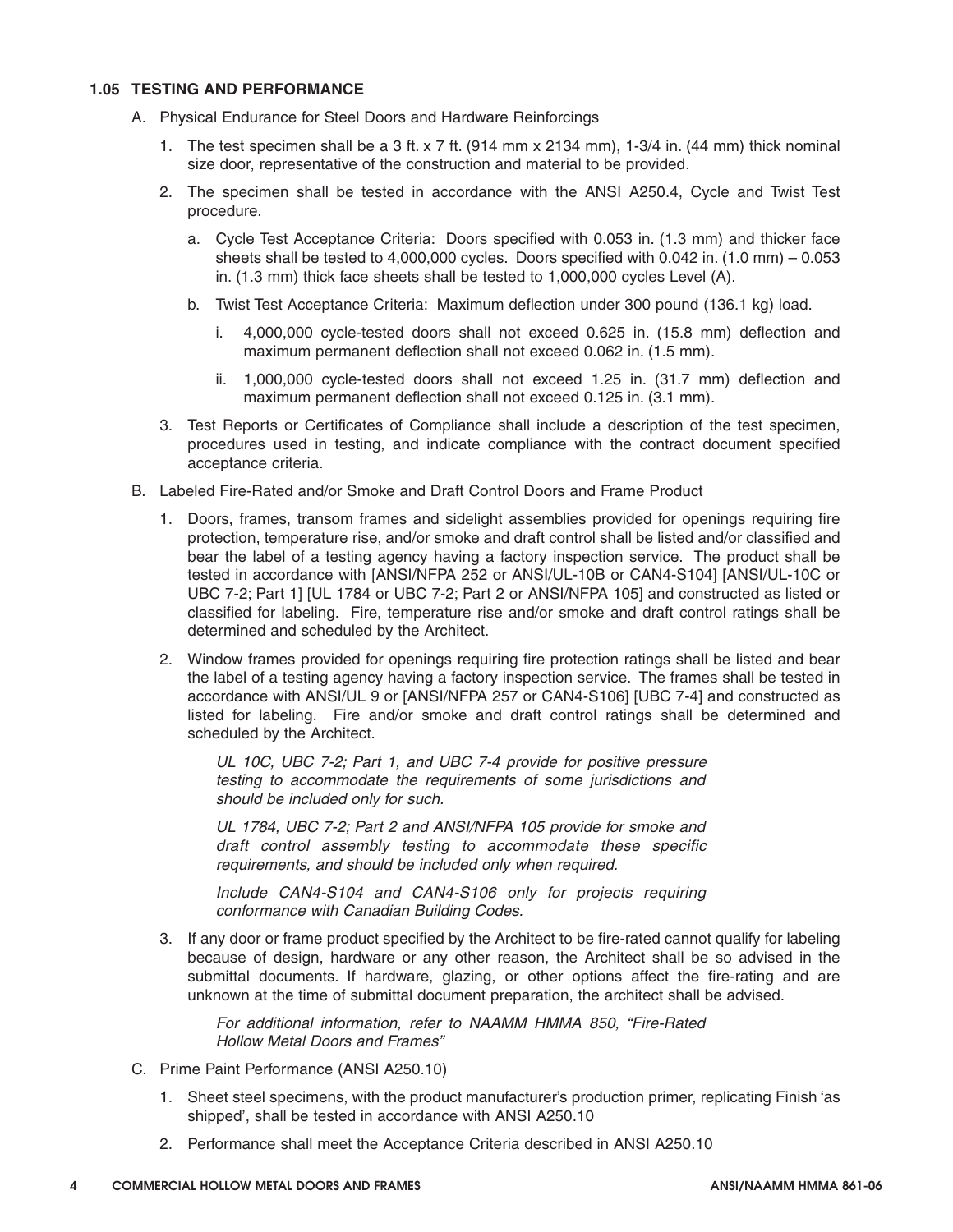3. Test Reports or Certificates of Compliance shall include a description of the test specimens, procedures used in testing, and indicate compliance with the contract document specified acceptance criteria.

#### **1.06 QUALITY ASSURANCE**

- A. Manufacturer's Qualifications
	- 1. Manufacturer shall provide evidence of having personnel and plant equipment capable of fabricating hollow metal door and frame product of the types specified.
	- 2. Manufacturer shall provide evidence of having a written quality control system in place.
- B. Quality Criteria
	- 1. All doors and frame product shall meet the requirements of Section 1.05 of these specifications. Fabricate assemblies in strict accordance with the approved submittal drawings.
	- 2. Fabrication methods and product quality shall meet standards set by the Hollow Metal Manufacturers Association, HMMA, a Division of the National Association of Architectural Metal Manufacturers, NAAMM, as set forth in the contract documents and NAAMM's HMMA 800 through 850 Series documents.

#### **1.07 SUBMITTALS**

- A. Submittal Drawings
	- 1. Show dimensioned door and frame product elevations and sections.
	- 2. Show listing of opening descriptions including locations, material thicknesses, and anchors.
	- 3. Show location and details of openings.
- B. Samples (if required)
	- 1. Door: 1 ft. x 1 ft. (305 mm x 305 mm) corner section with hinge preparation showing top and internal construction.
	- 2. Frame: 1 ft. x 1 ft. (305 mm x 305 mm) section showing assembled corner joint at head and jamb. Include hinge reinforcement [and grout guard] in one rabbet. When glazed frame product is specified, glazing stop applied as specified shall be installed in the opposite rabbet. Glazing stop shall be applied to both head and jamb section to show their intersection.
	- 3. All samples submitted shall be of the production type and shall represent in all respects the minimum quality of work to be furnished by the manufacturer. No work represented by the samples shall be fabricated until the samples are approved and any degradation of fabrication quality compared to the approved samples is cause for rejection of the work.
- C. The contractor responsible for coordination and installation of products covered under this Section shall;
	- 1. Verify and provide to the manufacturer, actual opening sizes and site conditions by field measurements before fabrication. Submittal drawings shall reflect measurements and conditions provided, and product manufactured accordingly. Coordinate field measurements with fabrication and construction schedules to avoid delay.
	- 2. Verify that substrate conditions, whether existing or installed under other Sections, are as detailed in the architect's drawings, and are acceptable for product installation in accordance with the manufacturer's instructions.
- D. Manufacturer shall not proceed with fabrication without receipt of approved submittal drawings and approved hardware schedules.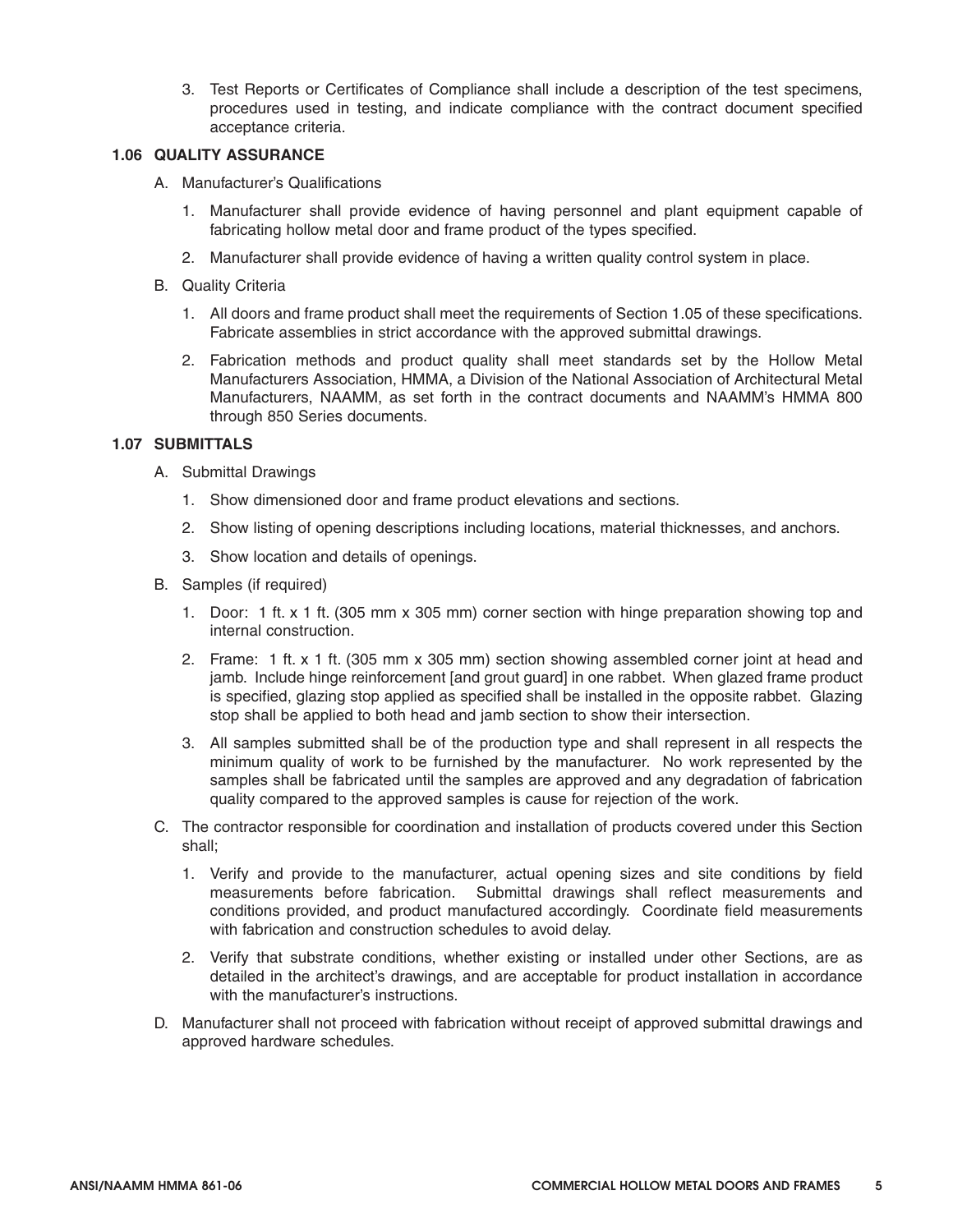*The approved submittal drawings and the approved hardware schedules are the versions that have been provided to the hollow metal manufacturer at time of release for fabrication. These drawings and schedules are considered part of the project contract documents.*

*E. The contractor responsible for the coordination of procuring products provided under this Section and Section 1.03 - Related Sections, shall comply with the hollow metal manufacturer's ordering instructions and lead time requirements to avoid delays.*

#### **PART 2 - PRODUCTS**

#### **2.01 HOLLOW METAL DOORS**

- *A. Materials*
	- *1. Steel*

*ANSI and ASTM Standards no longer utilize 'gage' to define steel thickness. In this Specification steel is expressed in terms of minimum decimal inch (millimeter) thickness. Dimensions or sizes traditionally expressed in fractional inches are shown in decimal inches (millimeters). HMMA has developed a series of Tables, (NAAMM HMMA 803) included as Appendix 1 of this specification, to summarize the imperial standards and their corresponding metric values.*

*a. Interior doors: Face sheets shall be 0.042 in. (1.0 mm) minimum thickness and shall be manufactured from cold-rolled steel conforming to ASTM A 1008/A 1008M, or hot-rolled, pickled and oiled (HRPO) steel conforming to ASTM A 1011/A 1011M CS Type B. Steel shall be free of scale, pitting, coil breaks or surface blemishes, buckles, waves or other defects.*

*For interior areas subject to corrosive conditions it is recommended that zinc-coated face sheets, as specified in 2.01.A.1.b, be used.*

*b. Exterior Doors: Face sheets shall be 0.053 in. (1.3 mm) minimum thickness zinc-coated steel conforming to ASTM A 653/A653M CS Type B, Coating Designation A60 (ZF180) or G60 (Z180).*

*For doors subject to severely corrosive conditions it is recommended that stainless steel products, as detailed in NAAMM's ANSI/NAAMM HMMA 866, "Guide Specification for Stainless Steel Hollow Metal Doors and Frames", be utilized.*

- *B. Construction*
	- *1. Doors shall be the types, sizes, and construction, in accordance with the contract documents, and shall meet the performance requirements of Section 1.05. Prior to shipment mark each door with an identification number as shown on approved submittal drawings.*
	- *2. Door face sheets shall be joined at their vertical edges by a continuous weld extending the full height of the door. with no visible seams on their faces or vertical edges.*

*See "Welded, Continuously" in ANSI/NAAMM HMMA 801, "Glossary of Terms for Hollow Metal Doors and Frames"*

- *3. Minimum nominal door thickness shall be 1-3/4 in. (44 mm). Doors shall be neat in appearance and free from warpage or buckle. Edge bends shall be true and straight and of minimum radius for the thickness of metal used.*
- *4. Doors shall be stiffened by continuous vertically formed steel sections which, upon assembly, shall span the full thickness of the interior space between door faces. These stiffeners shall be 0.026 in. (0.6 mm) minimum thickness, spaced so that the vertical interior webs shall be no more than 6 in. (152 mm) apart and securely fastened to both face sheets by spot welds spaced a maximum of 5 in. (127 mm) o. c. vertically. Spaces between stiffeners shall be filled with fiberglass or mineral rock wool batt-type material.*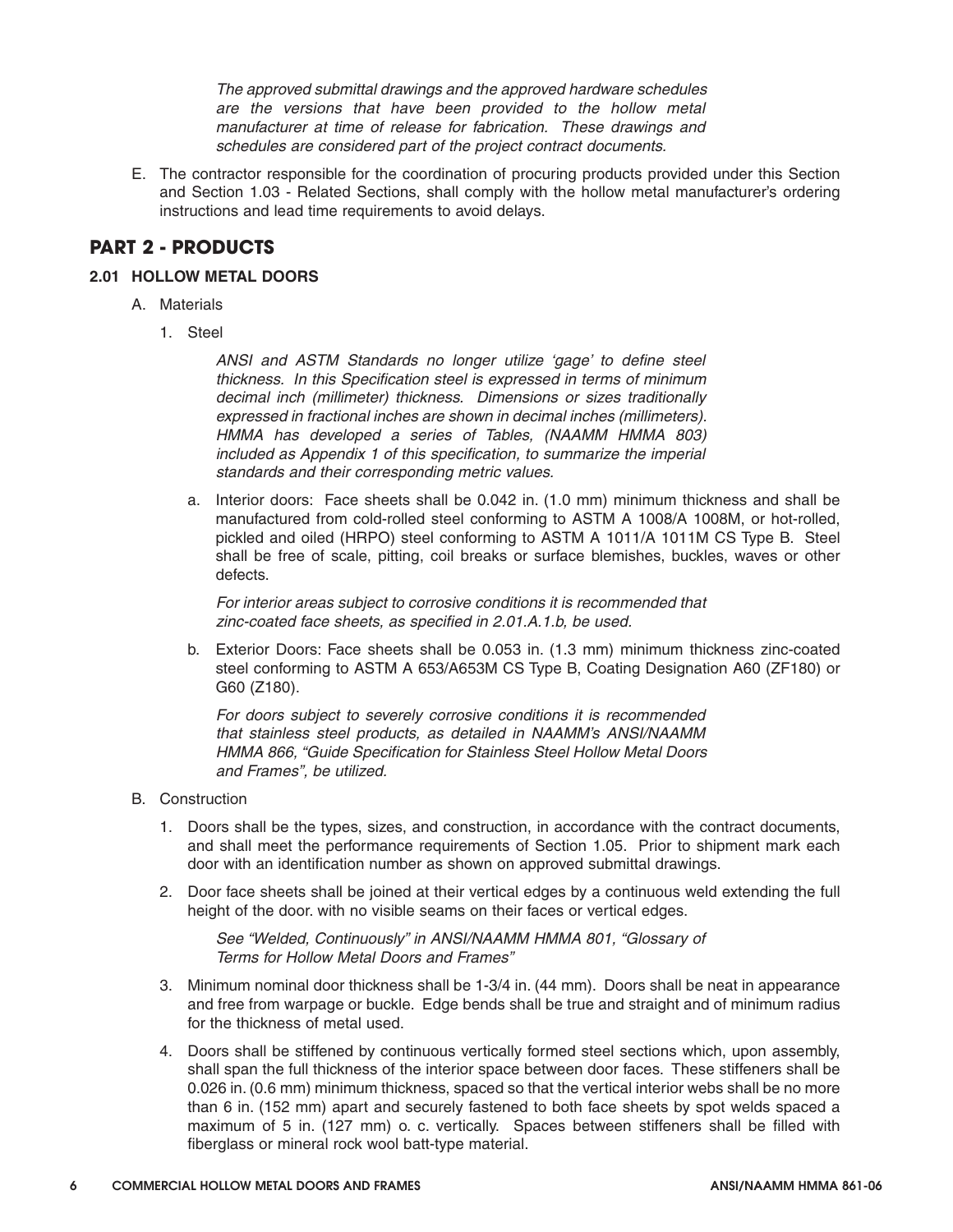- a. Where determined and scheduled by the Architect, temperature rise rated (TRR) fire doors shall be sufficiently insulated to limit the temperature rise on the "unexposed" side of the door, as required by the governing building code requirements.
- 5. The top and bottom edges shall be closed with a continuous steel channel, not less than 0.053 in. (1.3 mm) thickness, welded to both face sheets.
- 6. Exterior doors, or where otherwise scheduled by the Architect, shall be closed flush at the top edge. Where required for attachment for weather-stripping, a flush steel closure channel shall also be provided at the bottom edge. Openings shall be provided in the bottom closure channel of exterior doors to permit the escape of entrapped moisture.
- 7. Edge profiles shall be provided on both vertical edges of doors as follows, unless hardware dictates otherwise:
	- a. Single acting doors beveled 1/8 in. (3.1 mm) in 2 in. (50.8 mm) profile
	- b. Double acting doors rounded on 2-1/8 in. (54 mm) radius
- 8. Hardware Reinforcements and Preparations
	- a. Doors shall be mortised, reinforced, drilled and tapped at the factory for templated hardware only, in accordance with the approved hardware schedule and templates provided by the hardware supplier. Where surface mounted hardware, anchor hinges, thrust pivots, pivot reinforced hinges, or non-templated hardware apply, doors shall be reinforced, with drilling and tapping done by others in the field.
	- b. Minimum steel thickness for hardware reinforcements shall be as follows:
		- i. Full mortise hinges and pivots .............................. 0.167 in. (4.2 mm)
		- ii. Lock fronts, strikes, concealed holders, or surface mounted closers .................................. 0.093 in. (2.3 mm)
		- iii. Internal reinforcements for other surface applied hardware ...................................... 0.067 in. (1.7 mm)
	- c. In cases where electrically or electronically operated hardware is required, and indicated on the approved hardware schedule, conduit, hardware enclosures and/or junction boxes within the door shall be provided. Access plates, where required, shall be the same material and thickness as the door face sheets and shall be fastened with not less than four (4) #8- 32 machine screws or #6 sheet metal screws at a spacing not to exceed 12 in. (305 mm) on center. Access plate screws shall be corrosion resistant.
- 9. Glazing Moldings and Stops
	- a. Where specified or scheduled, doors shall be provided with steel moldings to secure glazing materials furnished and installed in the field by others, in accordance with glazing sizes and thickness shown in the contract documents.
	- b. Fixed glass molding shall be welded to the secure side.
	- c. Removable glass stops shall be channel shaped, not less than 0.032 in. (0.8 mm) thickness, with tight fitting butt or mitered corners, and secured with #6 minimum, corrosion resistant countersunk sheet metal screws.
	- d. Metal surfaces to which glazing stops are applied, and the inside of the glazing stops shall be treated for maximum paint adhesion and painted with a rust inhibitive primer prior to installation in the door. Glazing stops fabricated from zinc-coated steel conforming to ASTM A 653/A 653M, A40 (ZF120) for interior doors, A60 (ZF180) or G60 (Z180) for exterior openings need not be primed on the inside.
	- e. Fire rated doors shall be prepared for listed glazing as required in accordance with the door manufacturer's fire rating procedure.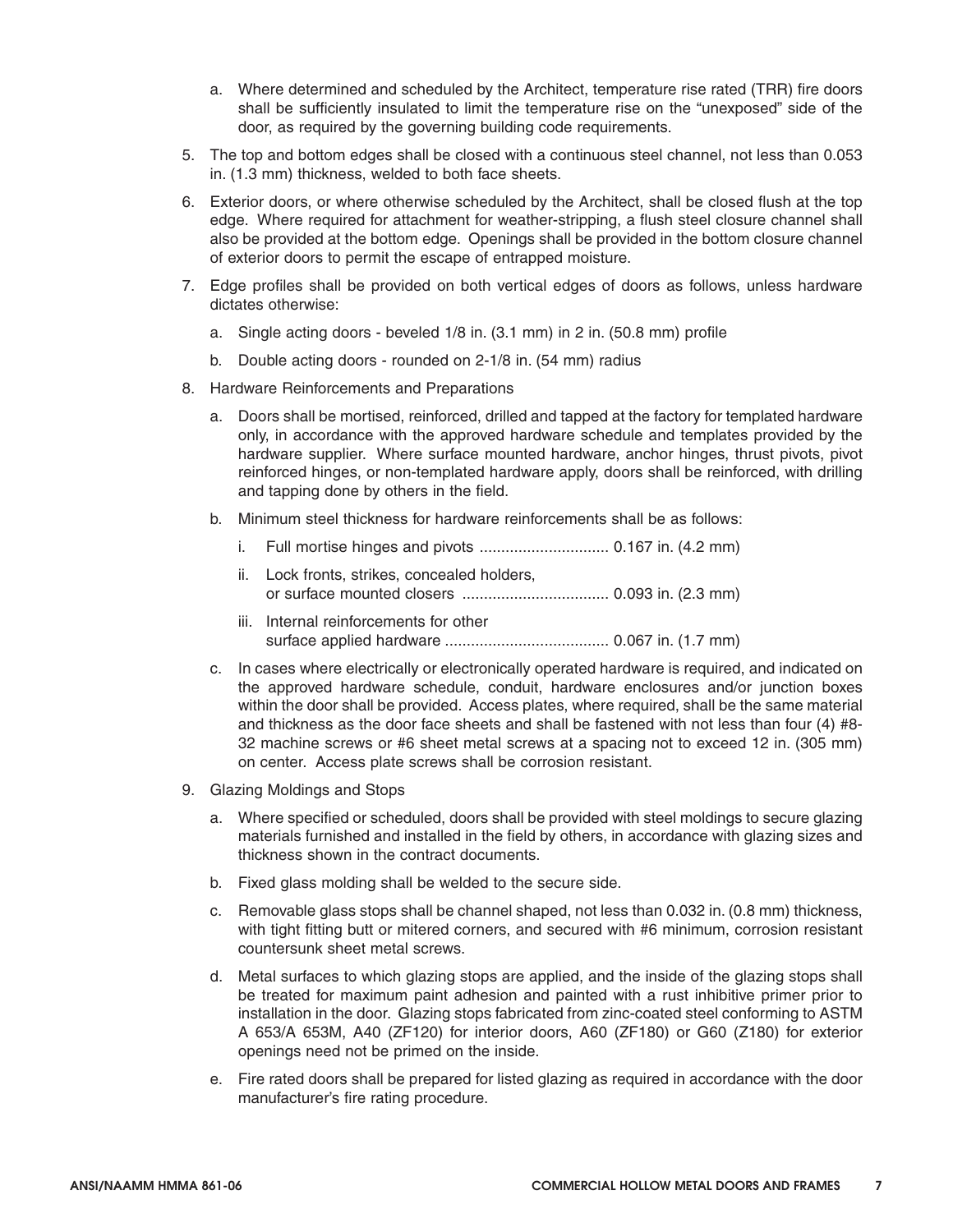- 10. Where specified in the contract documents, doors shall be provided with louvers.
	- a. Louvers for non-fire rated doors shall be welded inverted V type, Y type, face pierced construction or louver inserts are permitted.
	- b. Inverted V and Y type vanes shall be not less than 0.042 in. (1.0 mm) thickness.
	- c. Fire-rated doors shall be prepared for listed, automatic closing, fusible link, fire door louvers.
	- d. Louvers for exterior doors shall be provided with insect and/or bird screens where shown on the contract documents.

#### **2.02 HOLLOW METAL PANELS**

- A. Hollow metal panels, 1-3/4 in. (44 mm) nominal thickness, shall be made of the same materials and construction as specified in Section 2.01 of this specification.
- B. Hollow metal panels shall be finished as specified in Section 2.06 of this specification.

#### **2.03 HOLLOW METAL FRAMES**

Provisions of Section 2.03 are applicable to frames, transom frames, sidelight and window assemblies, unless indicated otherwise.

- A. Materials
	- 1. Frame product shall be manufactured from cold rolled steel conforming to ASTM A1008/A 1008/M CS Type B, or hot-rolled, pickled and oiled (HRPO) steel conforming to ASTM A 1011/A 1011M CS Type B.
	- 2. Interior Frame Product: Profiles shall be 0.053 in. (1.3 mm) minimum thickness. Frame product shall be 0.067 in. (1.7 mm) minimum thickness for single door openings exceeding 4 ft. (1219 mm) in width, and pairs with either door exceeding 4 ft. (1219 mm) in width.

For interior areas subject to corrosive conditions it is recommended that zinc-coated frame product, as specified in 2.03.A.3, be used.

3. Exterior Frame Product: Frame product shall be manufactured from zinc coated steel conforming to ASTM A 653/A 653M CS Type B, Coating Designation A60 (ZF180) or G60 (Z180). Profiles shall be 0.053 in. (1.3 mm) minimum thickness. Frame product shall be 0.067 in. (1.7 mm) minimum thickness for single door openings exceeding 4 ft. (1219 mm) in width, and pairs with either door exceeding 4 ft. (1219 mm) in width.

For Frame product subject to severely corrosive conditions it is recommended that stainless steel products, as detailed in NAAMM's ANSI/NAAMM HMMA 866, "Guide Specification for Stainless Steel Hollow Metal Doors and Frames", be utilized.

- B. Construction
	- 1. Frame product shall have integral stops and be welded units of the sizes and types shown on approved submittal drawings. Frame product shall be constructed in accordance with the contract documents and meet the performance criteria specified in Section 1.05.B and 1.05 C. Knock down frames are not acceptable. Frame product shall be constructed in accordance with NAAMM HMMA 820 with regard to joint designs and welding techniques. Prior to shipment mark frame product with an identification number as shown on approved submittal drawings.
	- 2. Finished work shall be neat in appearance, square, and free of defects, warps and buckles. Pressed steel members shall be straight and of uniform profile throughout their lengths.
	- 3. Jamb, header, mullion and sill profiles shall be in accordance with the frame schedule and as shown on the approved submittal drawings.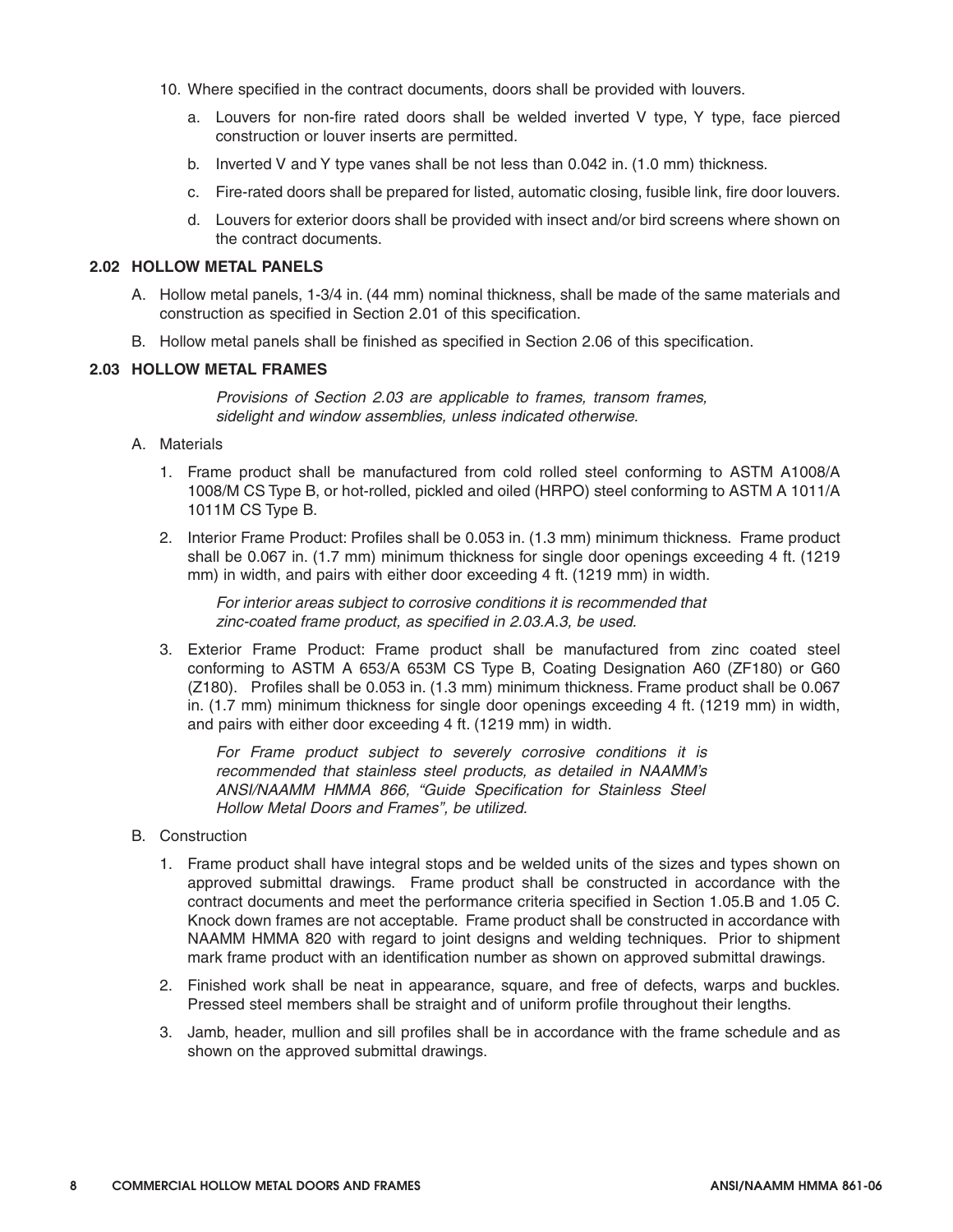- 4. Corner joints shall have all contact edges closed tight with faces mitered and stops either butted or mitered.
	- a. Welding
		- i. Perimeter face joints (flush or indented) shall be continuously welded internally or externally. Flush face joints shall be finished smooth with seamless faces. Rabbets and soffits shall be continuously welded internally. The use of gussets or splice plates as a substitute for welding shall not be acceptable.
		- ii. Internal flush face joints shall be continuously welded and finished smooth with seamless faces.
		- iii. Members at internal indented intersections shall be securely welded to concealed reinforcements, and have hairline face seams.
		- iv. All other intersection elements shall have hairline seams.

See NAAMM HMMA 820, "Hollow Metal Frames", and NAAMM HMMA 820-TN02-03, "Continuously Welded", included as Appendix 4 of this specification, for further details on frame welding.

- 5. Minimum height of stops shall be 0.625 in. (15.8 mm).
- 6. Cut-off stops, where specified, shall be capped at heights as shown on the approved submittal drawings, and jamb joints below cut-off stops shall be welded, filled and ground smooth so that there are no visible seams.

It is recommended that cut off stops not be used at exterior, lead lined, double egress or gasketed openings.

- 7. Each door opening shall be prepared for single stud, resilient door silencers, three (3) per strike jamb for single door openings, two (2) per head for pairs, except on gasketed or weather stripped frame product. Silencers shall be supplied and installed by others.
- 8. When shipping limitations or site access so dictate, or when advised by the contractor responsible for coordination or installation, frame product for large openings shall be fabricated in sections designated for assembly in the field by others. Alignment plates or angles shall be installed at each joint. Such components shall be the same material and thickness as the frame. Field joints shall be made in accordance with approved submittal drawings and shall be field welded by others.
- 9. Hardware Reinforcements and Preparations
	- a. Frame product shall be mortised, reinforced, drilled and tapped at the factory for templated hardware only, in accordance with the approved hardware schedule and templates provided by the hardware supplier. Where surface mounted hardware, anchor hinges, thrust pivots, pivot reinforced hinges, or non-templated hardware apply, frame product shall be reinforced, with drilling and tapping done by others in the field.
	- b. Minimum steel thickness of hardware reinforcing shall be as follows:

|     |                                                    | $(4.2 \, \text{mm} \times 31.7 \, \text{mm} \times 254 \, \text{mm})$                                                                                                      |
|-----|----------------------------------------------------|----------------------------------------------------------------------------------------------------------------------------------------------------------------------------|
| ii. |                                                    | 0.093 in. (2.3 mm) or 0.053 in. (1.3<br>mm) unitized reinforcement with<br>extruded tapped holes that provide<br>equivalent number of threads as<br>$0.093$ in. $(2.3$ mm) |
| iii | Flush bolts, closers,<br>hold open arms, and other |                                                                                                                                                                            |
|     |                                                    |                                                                                                                                                                            |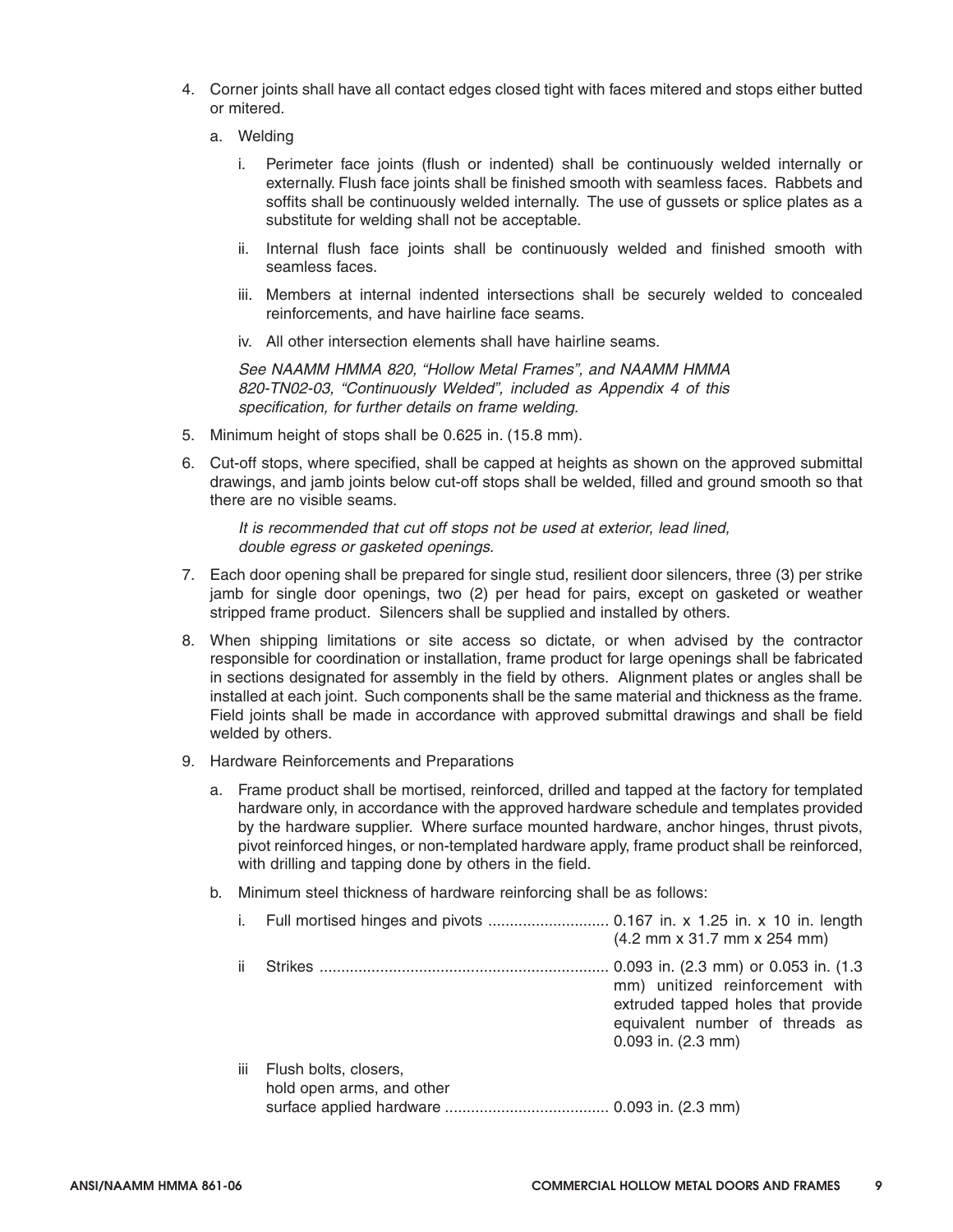- 10. In cases where electrically or electronically operated hardware is required, and indicated on the approved hardware schedule, conduit, hardware enclosures and/or junction boxes shall be provided. Access plates, where required, shall be the same material and thickness as the frame product and shall be fastened with not less than four (4) #8-32 machine screws or #6 sheet metal screws at a spacing not to exceed 12 in. (305 mm) on center.
- 11. Floor Anchors
	- a. Floor anchors shall be provided with two holes for fasteners and shall be secured inside jambs with at least four (4) spot welds per anchor.
	- b. Where specified or scheduled, adjustable floor anchors, providing not less than 2 in. (50.8 mm) height adjustment, shall be fastened in place with at least four (4) spot welds per anchor.
	- c. For applications that do not permit the use of a floor anchor, an additional jamb anchor shall be substituted at a location not to exceed 8 in. (204 mm) from the base of the jamb.
	- d. Floor anchor shall be of same material and thickness as frame.
- 12 Jamb Anchors
	- a. Frame product shall be provided with anchorage appropriate to frame and wall construction.
	- b. Masonry Type

Frame product for installation in new masonry walls shall be provided with steel adjustable jamb anchors of the strap and stirrup or T-strap type not less than 0.053 in. (1.3 mm) thickness, or wire type not less than 0.156 in. (4 mm) in diameter. Straps shall be not less than 2 in. x 10 in. (50.8 mm x 254 mm) in size, corrugated and/or perforated. Jamb anchors shall be placed at a maximum of 18 in. (457 mm) from top and bottom of openings. The minimum number of anchors spaced at maximum 32 in. (813 mm) on center, provided on each jamb, based on the over-all frame height, shall be as follows:

|  |  | $\mathbf{a}$ . $\mathbf{a}$ . $\mathbf{a}$ . $\mathbf{a}$ |  |
|--|--|-----------------------------------------------------------|--|

- ii. Greater than 60 in. (1524 mm) up to 90 in. (2286 mm) ......................................... 3 anchors
- iii. Greater than 90 in. (2286 mm) up to 96 in. (2438 mm) ......................................... 4 anchors
- iv. Greater than 96 in. (2438 mm) ............................. 4 anchors plus one for each 24 in. (610 mm) or fraction thereof, spaced
- c. Dry Wall Type

Frame product for installation in dry-wall partitions shall be provided with steel jamb anchors of suitable design, not less than 0.042 in. (1.0 mm) thickness, securely welded inside each jamb. Jamb anchors shall be placed a maximum of 18 in. (457 mm) from top and bottom of openings. The minimum number spaced at maximum 32 in. (813 mm) on center, provided on each jamb, based on the over-all frame height, shall be as follows:

- i. Up to 60 in. (1524 mm) ......................................... 3 anchors
- ii. Greater than 60 in. (1524 mm) up to 90 in. (2286 mm) ......................................... 4 anchors
- iii. Greater than 90 in. (2286 mm) up to 96 in. (2438mm) .......................................... 5 anchors
- iv. Greater than 96 in. (2438 mm) ............................. 5 anchors plus one for each 24 in. (610 mm) or fraction thereof, spaced at 24 in. (610 mm) maximum between anchors

at 24 in. (610 mm) maximum

between anchors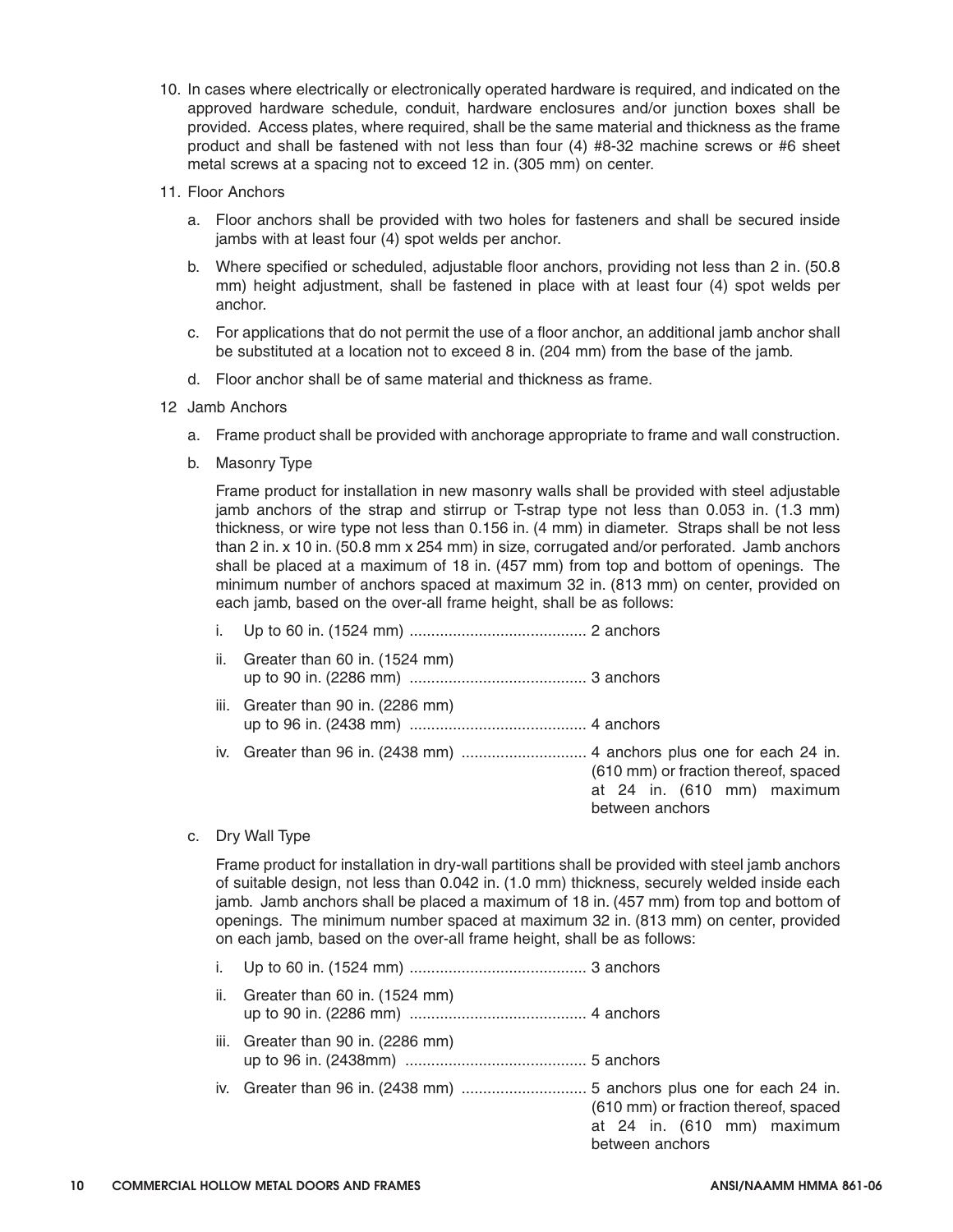d. Expansion Bolt Type

Frame product for installation in existing masonry or concrete walls shall be prepared for expansion bolt type anchors. The preparation shall consist of a countersunk hole for a 0.375 in. (9.5 mm) diameter flat head bolt and a spacer within the frame profile. The spacer shall be welded to the frame and spaced a maximum of 6 in. (152 mm) from the top and bottom of the frame, with intermediate spacing at a maximum of 26 in. (660 mm) on center. Bolts and shields for such anchors shall be provided and installed by others.

e. Other Anchor Types

Frame product to be installed in pre-finished concrete, masonry or steel openings, shall be constructed and provided with anchoring systems of suitable design and quantity as shown on the approved submittal drawings. Fasteners for such anchors shall be provided and installed by others.

A pre-finished opening may be one that is constructed as part of another assembly or system (e.g., precast concrete panel) and which requires anchors similar in performance to those covered by 2.03 B.12.b, c, and d.

- 13. Frame product for installation in masonry walls with door openings greater than 48 in. (1219 mm) in width shall have a steel angle or channel stiffener factory welded into the head, when the head is to be grouted. Such stiffeners shall be not less than 0.093 in. (2.3 mm) in thickness, not longer than the door opening width, and shall not be used as lintels or load bearing members.
- 14. Grout guards fabricated from not less than 0.016 in. (0.4 mm) thick steel shall be provided at hardware mortises on frame product to be grouted.
- 15. All door openings in frame product shall be provided with a temporary steel spreader welded to the feet of the jambs or mullions to serve as bracing during shipping, and handling, and which shall not be used for installation.
- 16. In-Fill Panels
	- a. Where specified or scheduled, frame product shall be provided with in-fill panels secured to frame sections with removable steel stops.
	- b. For non-labeled frame product, in-fill panels shall be constructed from 0.032 in. (0.8 mm) minimum thick sheet steel, of the same type specified for the frame product, laminated to each face of the manufacturer's standard solid backing.
	- c. For fire-rated frame product, in-fill panels shall be constructed from 0.032 in. (0.8 mm) minimum sheet steel, of the same type specified for the frame product, laminated to each face of a solid fire-rated backing.

Refer to NAAMM HMMA 850, "Fire-Rated Hollow Metal Doors and Frames", for additional information.

- 17. Removable Glazing Stops
	- a. Where specified, frame product shall be provided with removable stops to secure glazing material or in-fill panels. Glazing materials shall be furnished and installed in the field by others, in accordance with glazing sizes and thickness shown in the contract documents.
	- b. Removable steel channel glazing stops shall be not less than 0.032 in. (0.8 mm) thick, butted at corners and secured to the frame section using #6 minimum, corrosion resistant countersunk sheet metal screws.
	- c. The frame section underneath the glazing stops and the inside of the glazing stops shall be treated for maximum paint adhesion and painted with a rust inhibitive primer prior to installation in the opening. Glazing stops fabricated from zinc-coated steel conforming to ASTM A 653/A 653M, A40 (ZF120) for interior frames, A60 (ZF180) or G60 (Z180) for exterior openings need not be primed on the inside.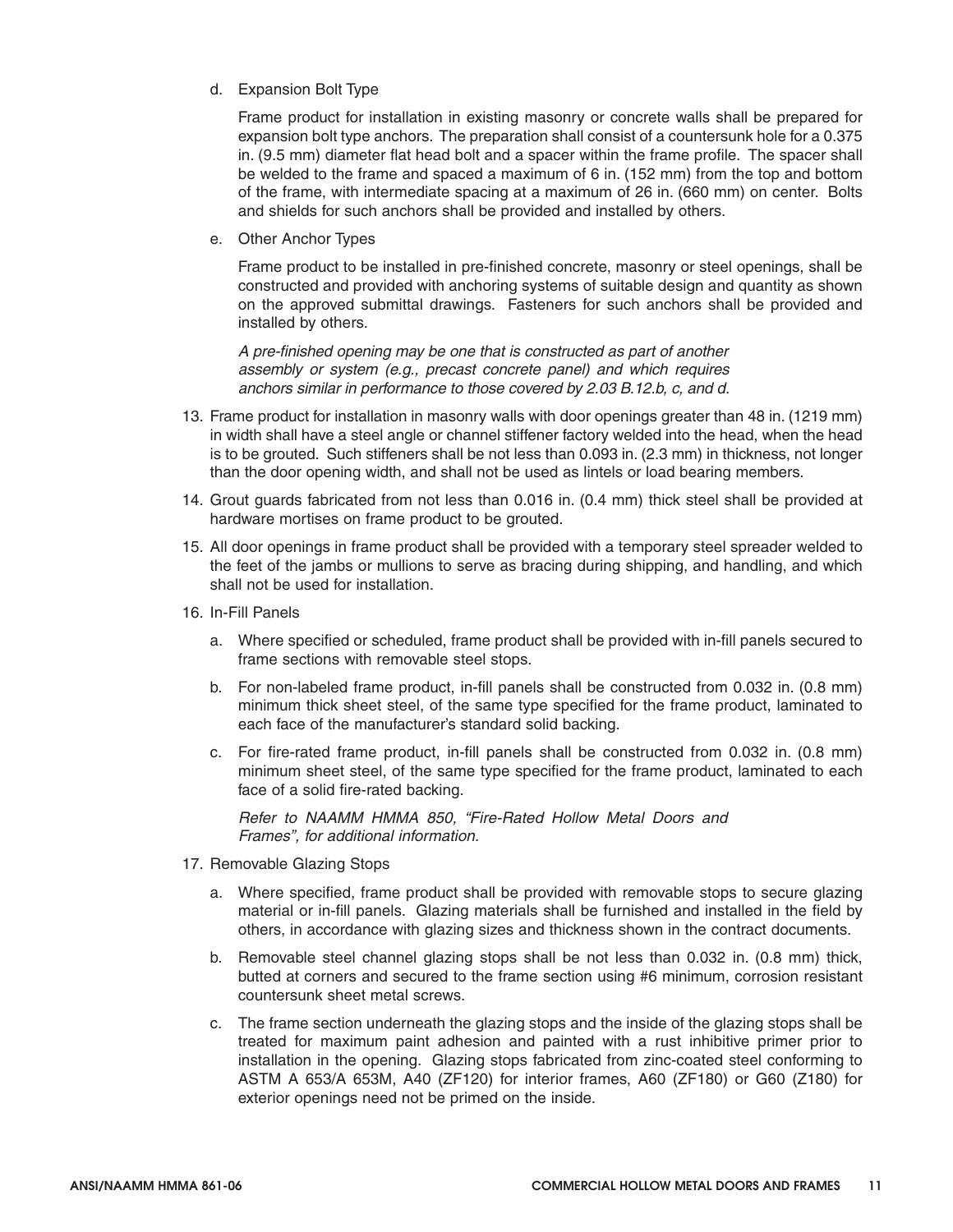#### **2.04 MANUFACTURING TOLERANCES**

*The manufacturer of hollow metal doors and frame product is responsible only for the manufacturing tolerances listed in 2.04.A. The final clearances and relationships between door and frame depend on the setting of the frame (see Figure 3), and the hanging and adjustment of the door and hardware. See Sections 3.02 and 3.03.*

- *A. Manufacturing tolerances shall be maintained within the following limits:*
	- *1. Frame Product for Singles or Pairs of Doors*
		- *a. Width, measured between rabbets at the head: nominal opening width + 1/16 in. (+ 1.5 mm), - 1/32 in. (- 0.8 mm)*
		- *b. Height (total length of jamb rabbet): nominal opening height + 1/16 in. (1.5 mm), 1/32 in. (0.8 mm)*
		- *c. Cross sectional profile dimensions (see Figure 1):*

| $\frac{1}{2}$ and $\frac{1}{2}$ and $\frac{1}{2}$ and $\frac{1}{2}$ and $\frac{1}{2}$ and $\frac{1}{2}$ and $\frac{1}{2}$ and $\frac{1}{2}$ and $\frac{1}{2}$ and $\frac{1}{2}$ and $\frac{1}{2}$ and $\frac{1}{2}$ and $\frac{1}{2}$ and $\frac{1}{2}$ and $\frac{1}{2}$ and $\frac{1}{2}$ a |
|-----------------------------------------------------------------------------------------------------------------------------------------------------------------------------------------------------------------------------------------------------------------------------------------------|

*Frame product overlapping walls to have throat dimension 1/8 in. (3.1 mm) greater than dimensioned wall thickness to accommodate irregularities in wall construction.*

*2. Doors*

*Tolerances for actual hollow metal door size are as follows:*

|    | b.          |                                                                                                                                         |                                     |
|----|-------------|-----------------------------------------------------------------------------------------------------------------------------------------|-------------------------------------|
|    | $C_{\cdot}$ |                                                                                                                                         |                                     |
|    | d.          |                                                                                                                                         |                                     |
|    |             |                                                                                                                                         |                                     |
|    |             | Hollow metal doors are undersized to fit the frame's door opening. Edge<br>clearances are based upon individual manufacturer's designs. |                                     |
| 3. |             | Hardware                                                                                                                                |                                     |
|    |             |                                                                                                                                         | $(0.38 \text{ mm})$ , - 0           |
|    |             | the contract of the contract of the contract of the contract of the contract of the contract of the contract of                         | $\sim$ 100 $\sim$ 100 $\sim$ $\sim$ |

- *b. Location........................................................................ ± 1/32 in. (0.8 mm)*
- *c. Between hinge centerlines........................................... ± 1/64 in (0.4 mm)*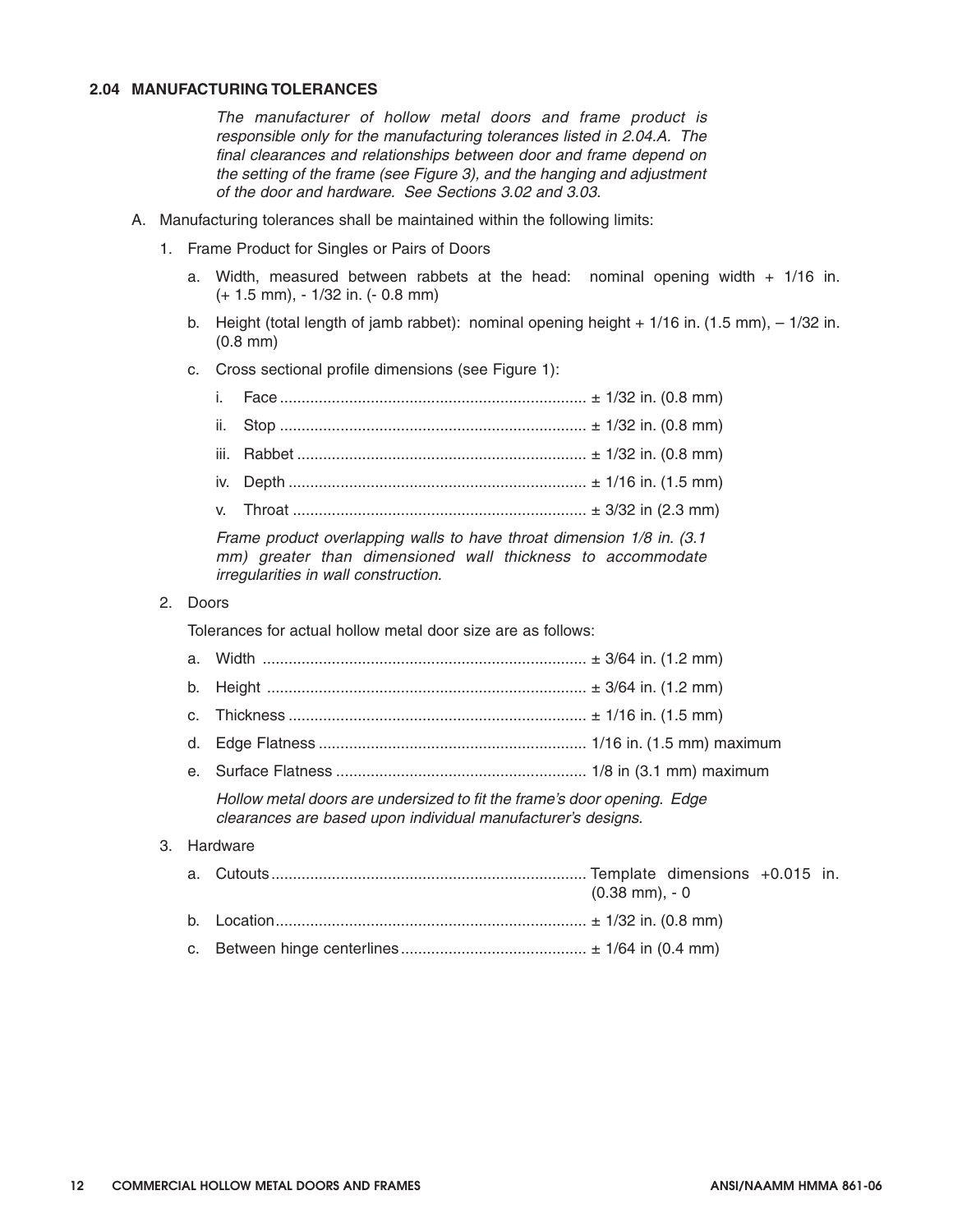#### **2.05 HARDWARE LOCATIONS**

A. The location of hardware on doors and frame product shall be as listed below. All dimensions, except the hinge locations, are referenced from the floor as defined in Section 3.03.B.3.

> When hollow metal frame products are specified for use with doors to be furnished by others, hardware preparations on the doors are normally governed by the location on the frames as stated, in 2.05 A.

1. Hinges a. Top ............................................................................... 5 in. (127 mm) from underside of frame rabbet at door opening to top of hinge b. Bottom.......................................................................... 10 in. (254 mm) from floor to bottom of hinge c. Intermediate ................................................................. centered between top and bottom hinges d. On dutch doors............................................................. 5 in. (127 mm) from underside of frame rabbet at door opening to top of upper hinge; 10 in. (254 mm) from floor to bottom of lower hinge; and 5 in. (127 mm) from split line to top and bottom of lower and upper intermediate hinges, respectively 2. Locks and latches............................................................... 38 in. (965 mm) to centerline of knob or lever shaft 3. Deadlocks ........................................................................... 46 in. (1168 mm) to centerline of cylinder 4. Exit hardware...................................................................... 38 in. (965 mm) to centerline of cross bar or as shown on hardware template 5. Door pulls............................................................................ 42 in. (1066 mm) to center of grip 6. Push/pull bars..................................................................... 42 in. (1066 mm) to centerline of bar 7. Arm pulls............................................................................. 46 in. (1168 mm) to centerline 8. Push plates......................................................................... 46 in. (1168 mm) to centerline of plate 9. Roller latches...................................................................... 45 in. (1143 mm) to centerline of latch

See NAAMM / HMMA 830 and 831 for additional information.

#### **2.06 FINISH**

- A. After fabrication, all tool marks and surface imperfections shall be filled and sanded as required to make face sheets, vertical edges and weld joints free from irregularities and dressed smooth.
- B. After appropriate metal preparation, exposed surfaces of doors and frames shall receive a factory applied rust inhibitive primer which meets or exceeds the performance requirements of Section 1.05.C.

All primer and finish paint must be formulated for Direct to Metal (DTM) application.

C. Primer must be fully cured prior to shipment.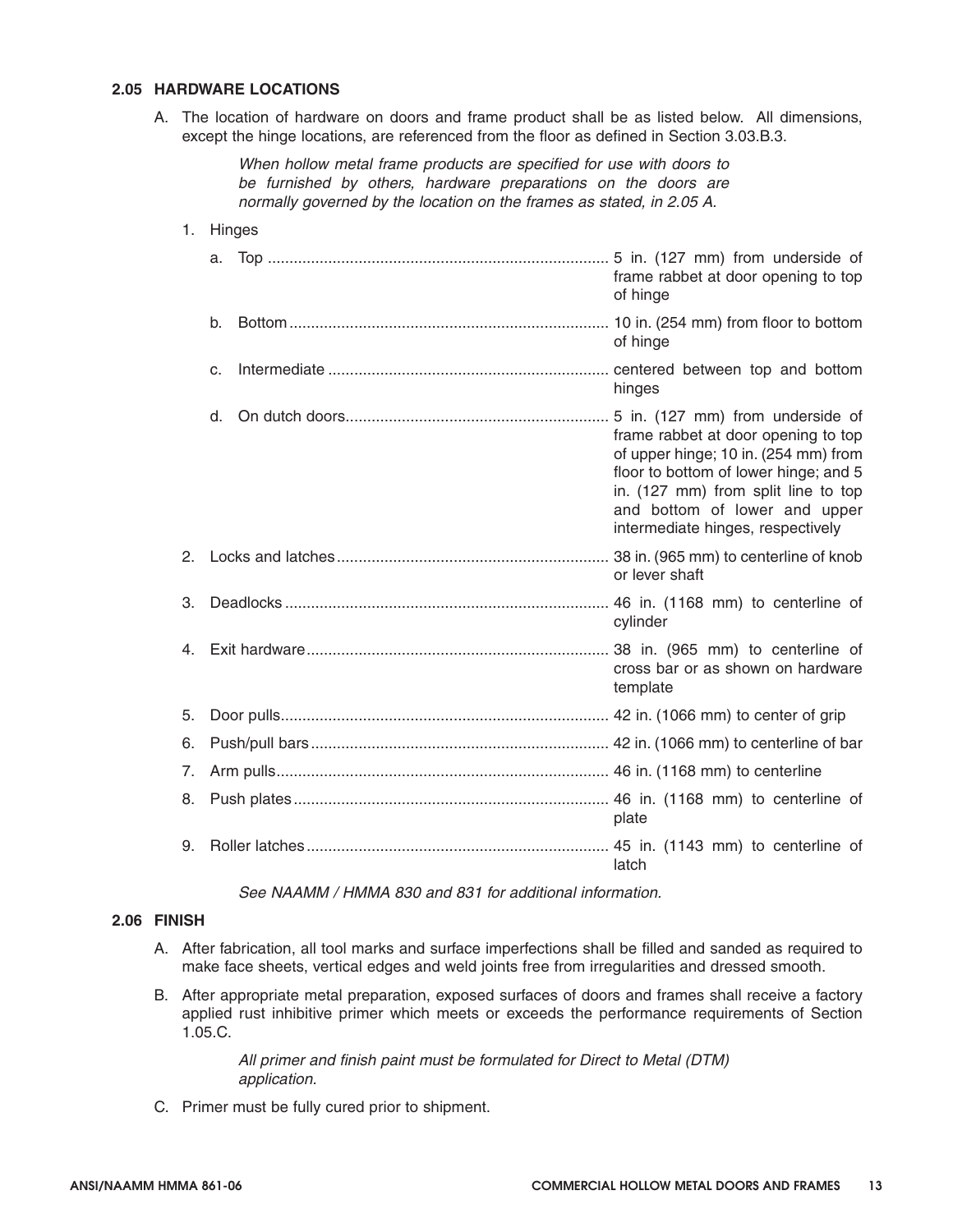#### **PART 3 - EXECUTION**

#### **3.01 SITE STORAGE AND PROTECTION OF MATERIALS**

*Correct site storage and protection are essential to proper performance of doors and frame product. The requirements for proper storage are given in the following Section. However, it is important to recognize that these are not the responsibility of the hollow metal manufacturer. For this reason the requirements for storage and protection of hollow metal doors and frame product should be included in the Section of the specification where installation work is specified. For additional information regarding installation see NAAMM HMMA 840, "Guide Specification for Installation and Storage of Hollow Metal Doors and Frames".*

- *A. The contractor responsible for receiving hollow metal door and frame product shall remove wraps or covers upon delivery at the building site and shall ensure that any scratches or disfigurement caused by shipping or handling are promptly cleaned and touched up with a rust inhibitive 'Direct to Metal' (DTM) primer.*
- *B. The contractor responsible for receiving hollow metal door and frame product shall ensure that materials are properly stored on planks or dunnage in a dry location. Doors and frame product shall be stored in a vertical position, spaced by blocking. Figure 2 illustrates recommended storage positioning. Materials shall be covered to protect them from damage but in such a manner as to permit air circulation.*

#### **3.02 INSTALLATION**

*Correct installation is essential to the proper performance of doors and frame product. The requirements for proper installation are given in the following Sections. However it is important to recognize that installation is not the responsibility of the hollow metal manufacturer. For this reason the requirements for installation should be included in the Section of the specifications where installation work is specified. It shall be the responsibility of the general contractor, using experienced personnel, to perform the work outlined below. For additional information regarding installation see NAAMM HMMA 840, "Guide Specifications for Installation and Storage of Hollow Metal Doors and Frames".*

- *A. The installer shall perform the following:*
	- *1. Prior to installation, the area of floor on which the frame product is to be installed, and within the path of the door swing, shall be checked for flatness.*
	- *2. Prior to installation, remove temporary spreaders. Doors and frame product shall be checked for correct size, swing, fire rating and opening number.*
	- *3. Prior to installation, all interior surfaces of perimeter frame product sections to be installed in masonry or concrete walls shall be isolated and protected from grout and antifreeze agents.*

*The drawbacks and benefits associated with the use of water based masonry grouts, with or without antifreeze agents, should be carefully weighed during the detailing and specification process. Grouting of mullions and other closed sections is not recommended, and plaster based grouts should not be used. Refer to NAAMM HMMA Tech Note, HMMA 820 TN01-03, "Grouting Hollow Metal Frames", included as Appendix 2, for further guidance.*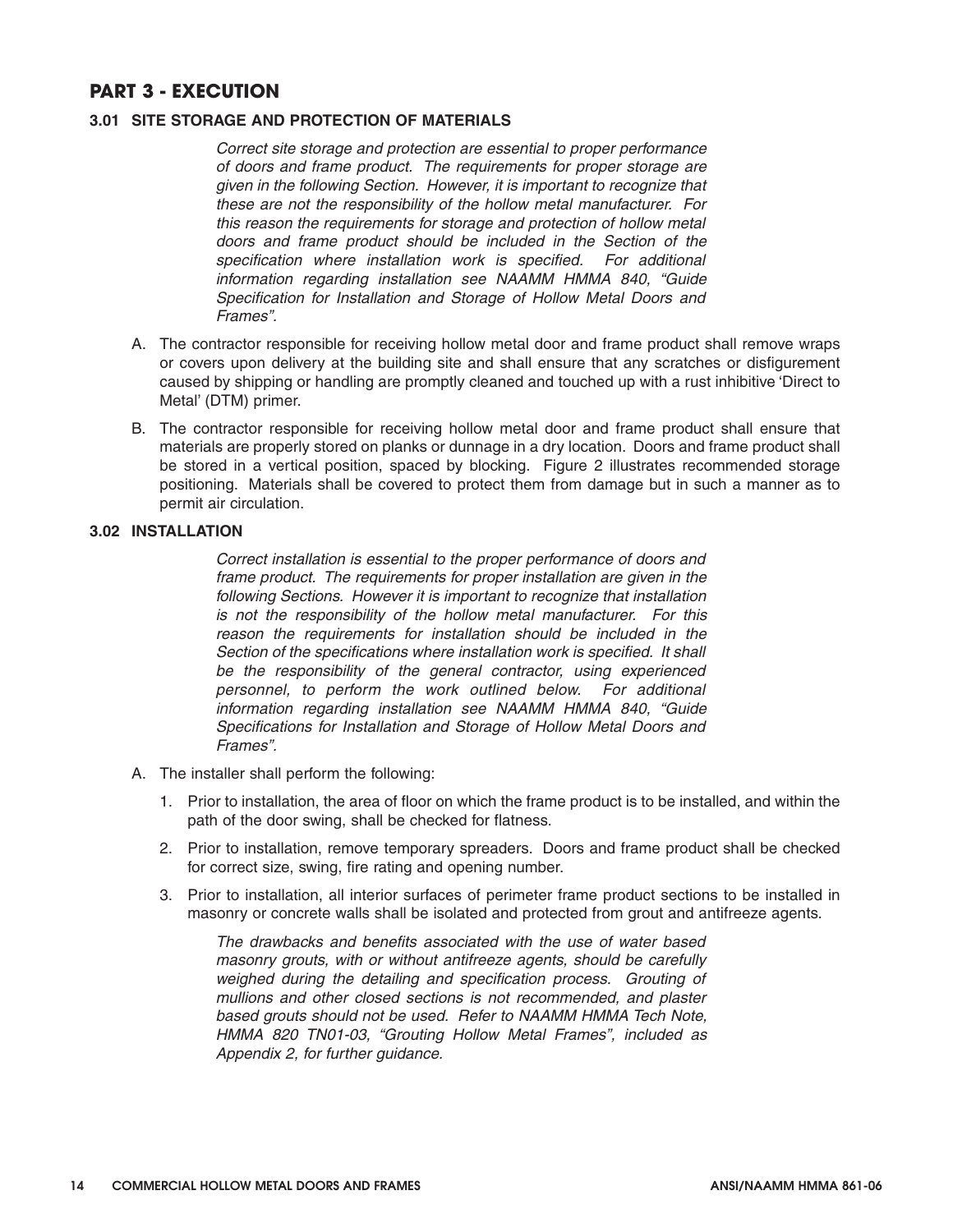- 4. During the setting of frame product check and correct as necessary for opening width, opening height, squareness, alignment, twist and plumbness. Installation tolerances shall be maintained within the following limits.
	- a. Opening Width ........... measured from rabbet to rabbet at top, middle and bottom of frame  $+ 1/16$  in (1.5 mm),  $- 1/32$  in (0.8 mm)
	- b. Opening Height .......... measured vertically between the frame head rabbet and top of floor or bottom of frame minus jamb extensions at each jamb and across the head:  $+1/16$  in (1.5 mm),  $-1/32$  in (0.8 mm)
	- c. Squareness................ measured at rabbet on a line from jamb, perpendicular to frame head; not to exceed 1/16 in (1.5 mm)
	- d. Alignment ................... measured at jambs on a horizontal line parallel to the plane of the face; not to exceed 1/16 in (1.5 mm)
	- e. Twist ........................... measured at opposite face corners of jambs on parallel lines perpendicular to the plane of the door rabbet; not to exceed 1/16 in (1.5 mm)
	- f. Plumbness ................. measured at the jambs on a perpendicular line from the head to the floor; not to exceed 1/16 in (1.5 mm)

The above tolerances provide a reasonable guideline for proper installation of hollow metal frame product. However, it should be noted that the cumulative affect of the installation tolerances at or near their maximum levels could result in sufficient misalignment to prevent the door from functioning properly. Installers should be careful not to create a tolerance buildup. Tolerance buildup occurs when several tolerances are at or near their maximums.

- 5. The details in Figure 3 illustrate the method of measuring the above specified tolerances.
- 6. Grout guards and junction boxes are intended to protect hardware mortises and tapped holes from masonry grout of 4 in. (101 mm) maximum slump consistency which is hand troweled in place. If a lighter consistency grout (greater than 4 in. (101 mm) slump when tested in accordance with ASTM C 143/C 143M) is to be used, special precautions must be taken in the field by the installer to protect the aforementioned.
- 7. Frame products are not intended or designed to act as forms for grout or concrete. Grouting of hollow metal sections shall be done in "lifts" or precautions shall be otherwise taken by the contractor to ensure that frames are not deformed or damaged by the hydraulic forces that occur during this process.
- 8. Hollow metal surfaces shall be kept free of grout, tar and/or other bonding materials or sealers. Grout, tar, and/or bonding materials or sealers shall be promptly cleaned off frame product and doors.
- 9. The installer shall finish and touch-up marks caused by spreader removal.
- 10. Exposed hollow metal surfaces which have been scratched or otherwise marred during installation, cleaning, and/or field welding, shall promptly be finished smooth, cleaned, treated for maximum paint adhesion and touched up with a rust inhibitive primer comparable to and compatible with the shop applied primer and finish paint specified in Section 09 90 00 [09900]. All touch-up primer and finish paint must be formulated for Direct to Metal (DTM) application.
- 11. Labeled fire doors and frame product shall be installed in accordance with the terms of their listings, ANSI/NFPA 80, or the local Authority Having Jurisdiction.
- 12. Proper door edge clearances must be maintained in accordance with Section 3.03, except for special conditions otherwise noted. Where necessary, metal hinge shims, furnished by installer, are permitted to maintain clearances.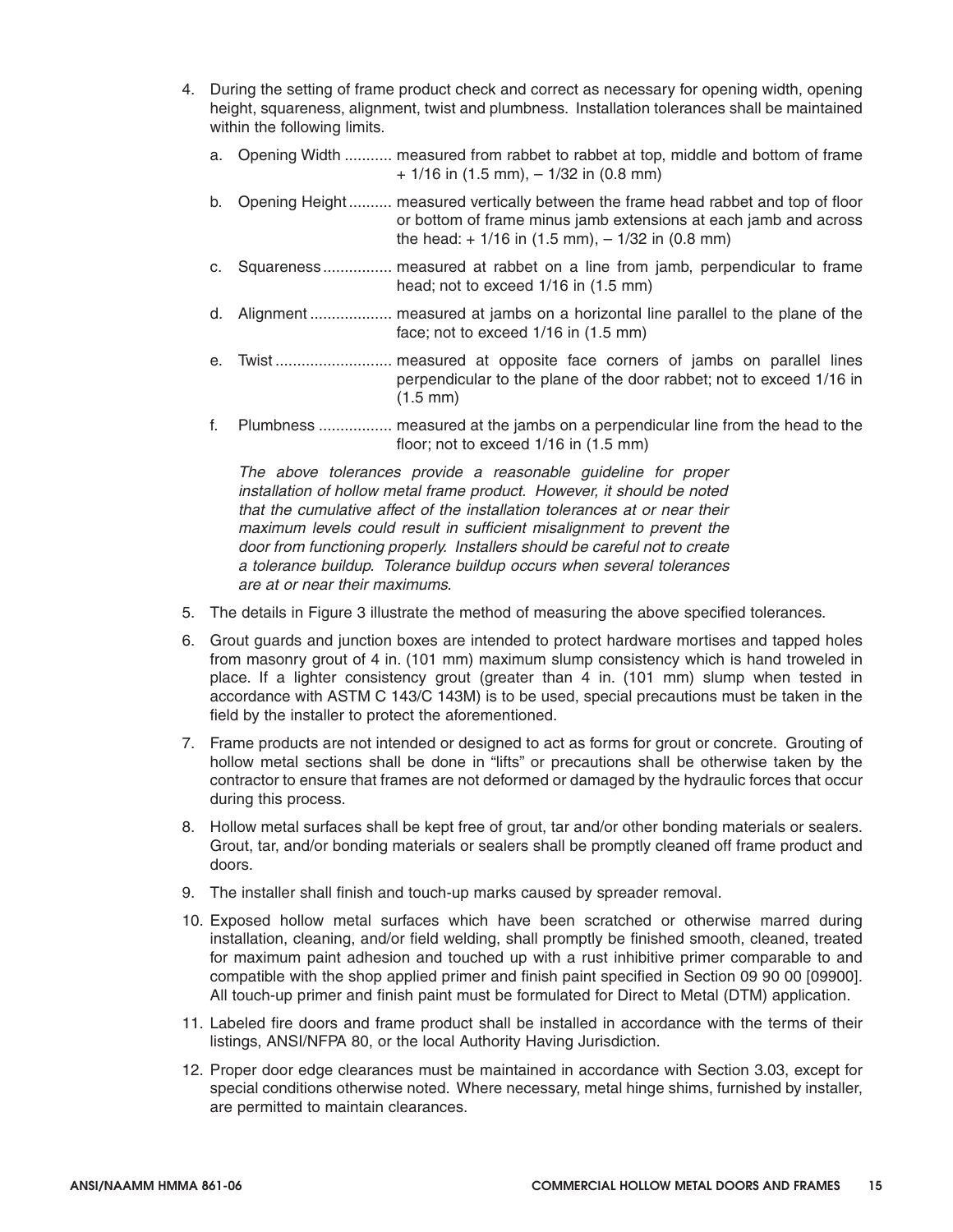- 13. Hardware shall be applied in accordance with hardware manufacturer's templates and instructions.
- 14. Finish paint in accordance with Section 09 90 00 [09900].
- 15. Install door silencers.
- 16. Install glazing materials in accordance with Section 08 80 00 [08800].

#### **3.03 CLEARANCES**

- A. Edge clearance for swinging hollow metal doors shall be a minimum of 1/32 in (0.8 mm) in order to provide for the functional operation of the assembly and shall not exceed the following:
	- 1. Between doors and frame product at head and jambs ...... 3/16 in. (4.7 mm)
	- 2. Between edges of pairs of doors........................................ 3/16 in. (4.7 mm)

Edge clearance for labeled fire doors and frames is covered by 3.02.A.11.

- B. Floor clearance for swinging hollow metal doors shall not exceed the following:
	- 1. At bottom of door where threshold in used ........................ 3/8 in. (9.5 mm) from bottom of door to top of threshold
	- 2. At bottom of door where no threshold is used ................... 3/4 in. (19.0 mm) above floor
	- 3. Between bottom of door and nominal surface of floor coverings at fire-rated openings, as provided in ANSI/NFPA 80 ....................................................................1/2 in. (12.7 mm)

The architect must define the distance from top of the floor/finished floor to top of floor covering so appropriate undercuts can be provided. Floor/Finish Floor is defined as the top of the concrete or structural slab. HMMA uses the term "top of floor covering" to describe the NFPA term "nominal surface of floor covering". Refer to HMMA's Tech Note, HMMA 810 TN01-03, "Defining Undercuts", included as Appendix 3 for further guidance.

#### **END OF SECTION**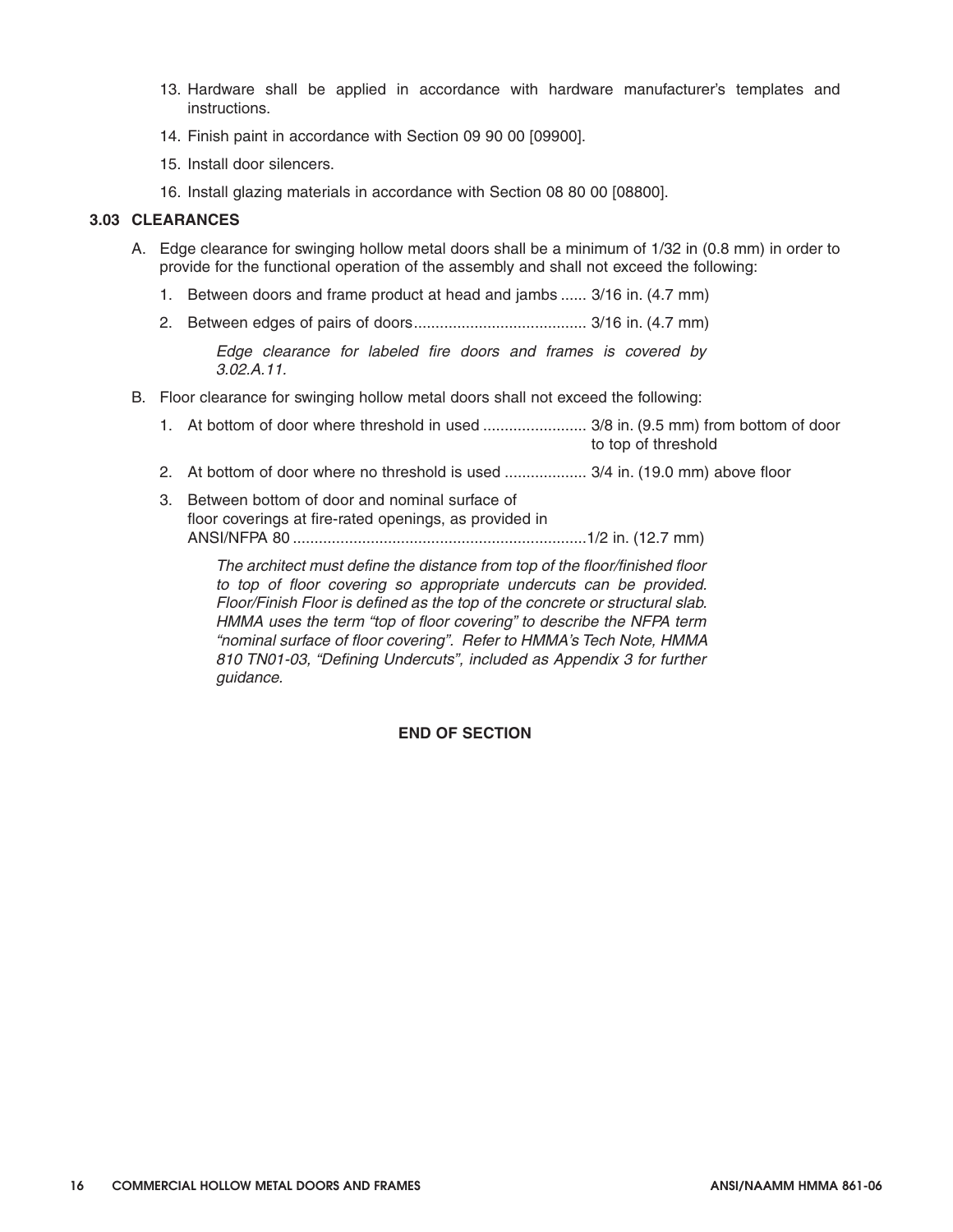

FIGURE 1 SECTION PROFILE TOLERANCES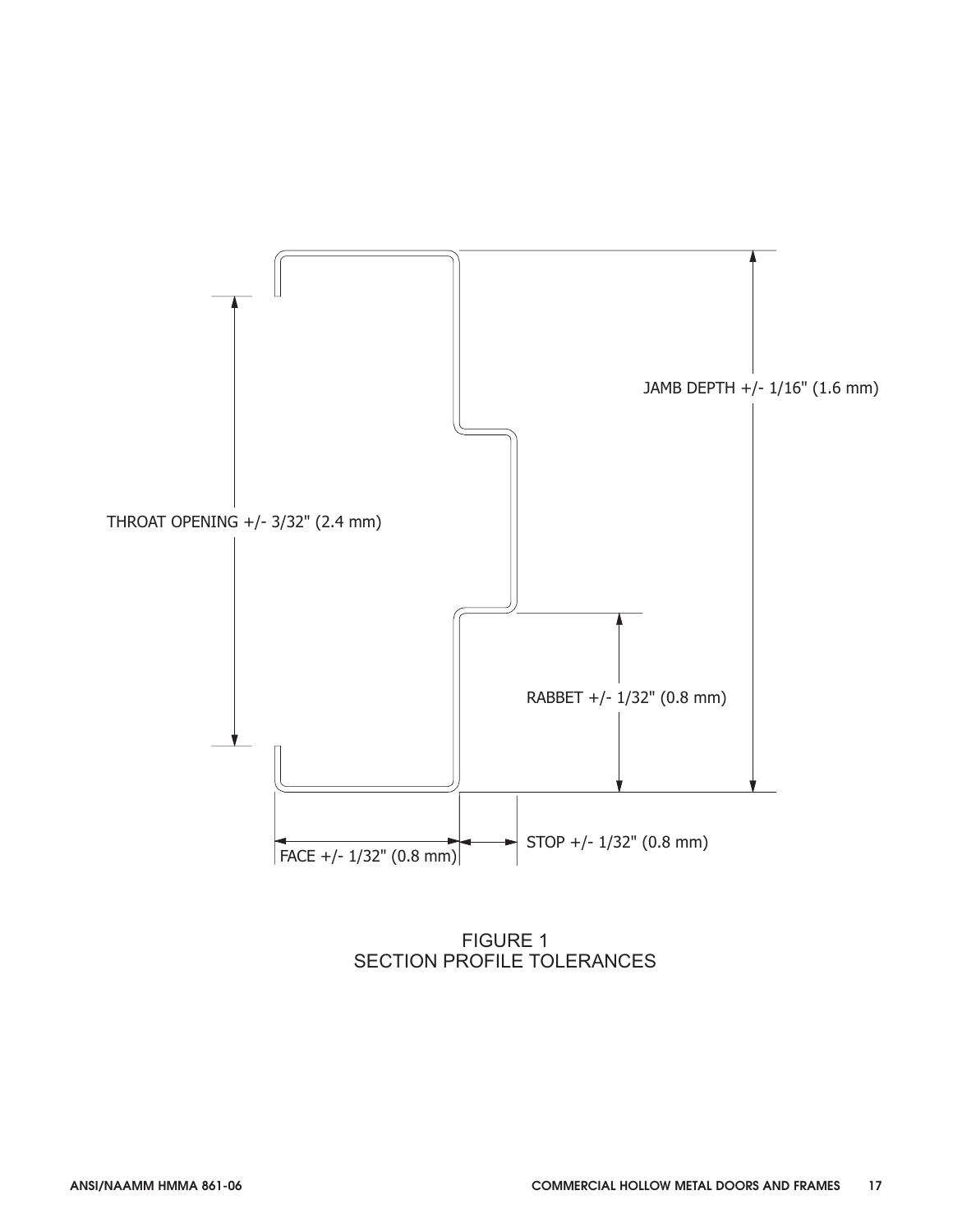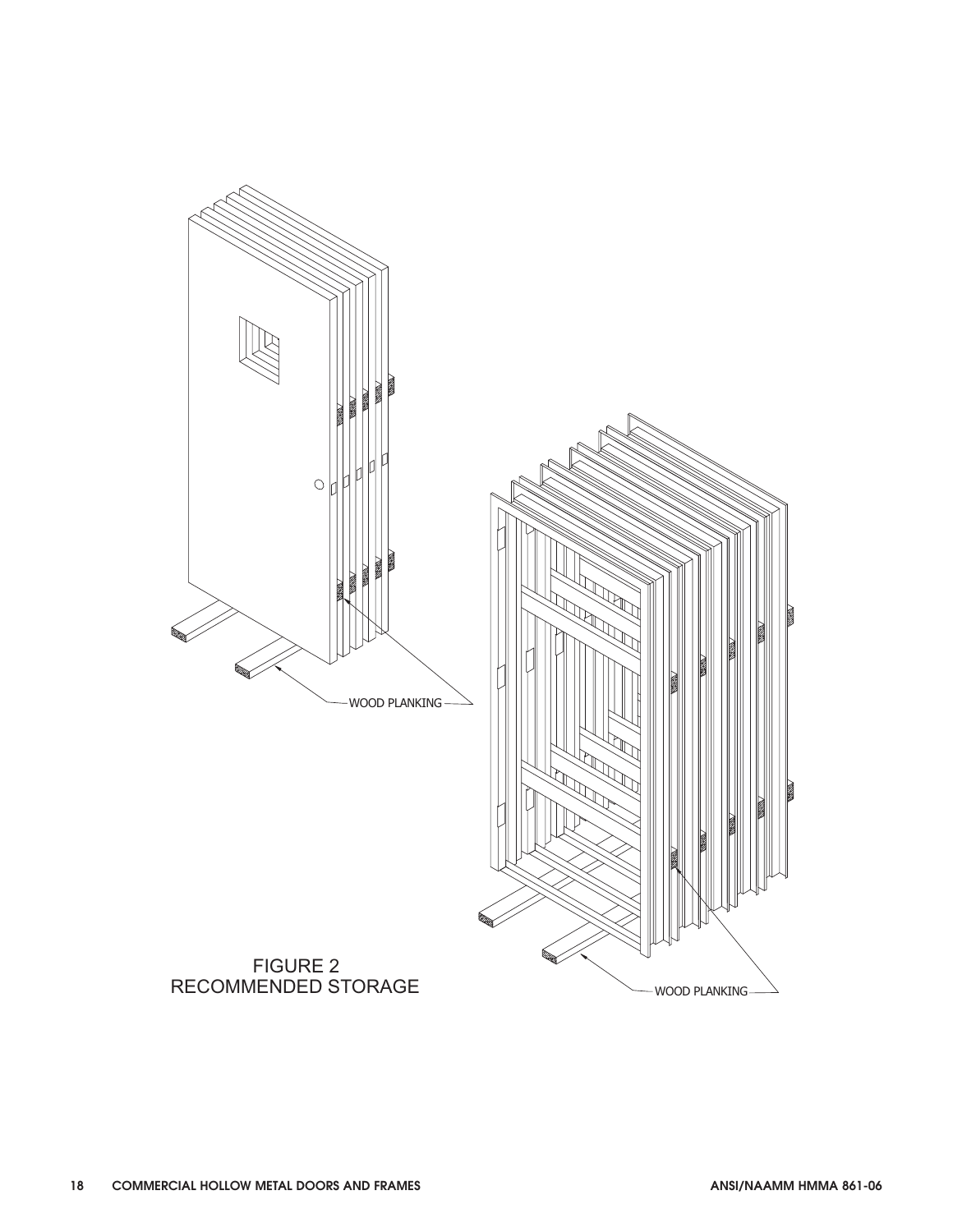

FIGURE 3 INSTALLATION TOLERANCES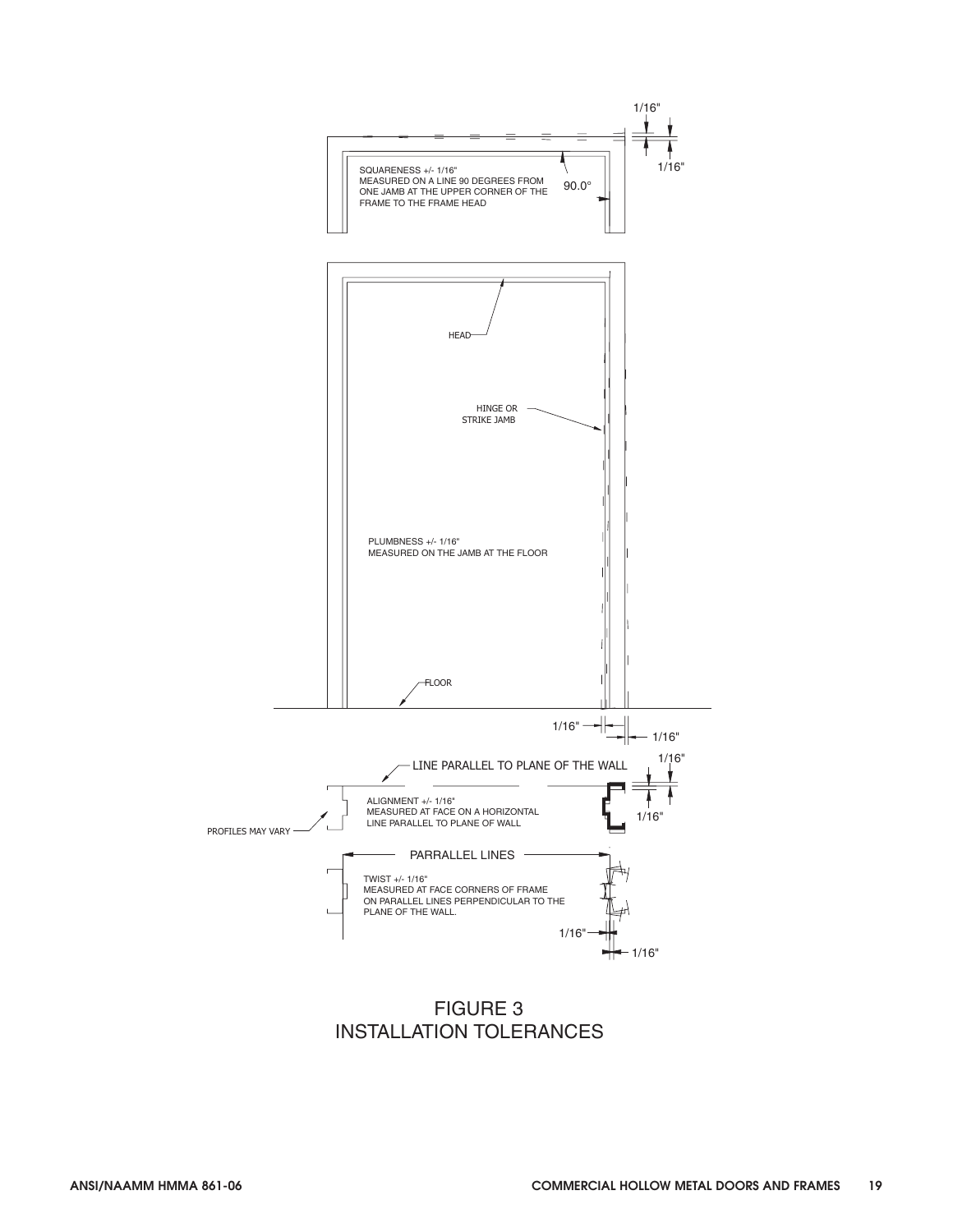# **APPENDIX 1 (Not part of the Standard)**

# **NAAMM/HMMA 803-97 – STEEL TABLES**

Prior to 1970, sheet steel was referred to by gage. ASTM and ANSI currently do not list gage numbers in their standards. Like many generic terms, gage (or gauge) is ingrained in many vocabularies and is misunderstood as a term for thickness. NAAMM is publishing this minimum thickness table to be used instead of discontinued gage numbers.

The values shown were taken from the Underwriters Laboratories, Inc. publication for gage number and equivalent thickness.

| <b>MINIMUM THICKNESS</b>    |          |     |       |
|-----------------------------|----------|-----|-------|
| <b>Uncoated Steel Sheet</b> | Fraction |     |       |
| Gage                        | Decimal  | mm  |       |
| 4                           | 0.214    | 5.4 | 15/16 |
| 5                           | 0.199    | 5.0 | 7/8   |
| 6                           | 0.184    | 4.6 | 13/16 |
| 7                           | 0.167    | 4.2 | 3/4   |
| 8                           | 0.152    | 3.8 | 11/16 |
| 10                          | 0.123    | 3.1 | 5/8   |
| 12                          | 0.093    | 2.3 | 9/16  |
| 14                          | 0.067    | 1.7 | 1/2   |
| 16                          | 0.053    | 1.3 | 7/16  |
| 18                          | 0.042    | 1.0 | 3/8   |
| 20                          | 0.032    | 0.8 | 5/16  |
| 22                          | 0.026    | 0.6 | 1/4   |
| 24                          | 0.020    | 0.5 | 3/16  |
| 26                          | 0.016    | 0.4 | 1/8   |
| 28                          | 0.013    | 0.3 | 1/16  |

| <b>CONVERSION</b> |         |      |  |  |
|-------------------|---------|------|--|--|
| Fraction          | Decimal | mm   |  |  |
|                   | 1.000   | 25.4 |  |  |
| 15/16             | 0.937   | 23.8 |  |  |
| 7/8               | 0.875   | 22.2 |  |  |
| 13/16             | 0.812   | 20.6 |  |  |
| 3/4               | 0.750   | 19.0 |  |  |
| 11/16             | 0.687   | 17.4 |  |  |
| 5/8               | 0.625   | 15.8 |  |  |
| 9/16              | 0.562   | 14.2 |  |  |
| 1/2               | 0.500   | 12.7 |  |  |
| 7/16              | 0.437   | 11.1 |  |  |
| 3/8               | 0.375   | 9.5  |  |  |
| 5/16              | 0.312   | 7.9  |  |  |
| 1/4               | 0.250   | 6.3  |  |  |
| 3/16              | 0.187   | 4.7  |  |  |
| 1/8               | 0.125   | 3.1  |  |  |
| 1/16              | 0.062   | 1.5  |  |  |

#### **DISCLAIMER**

This sheet was developed by representative members of the Hollow Metal Manufacturers Association Division (HMMA) of the National Association of Architectural Metal Manufacturers (NAAMM) to provide their opinion and guidance on minimum thickness and metric equivalents used for hollow metal doors and frames. This sheet contains advisory information only and is published as a public service by the HMMA Division. NAAMM and its HMMA DIVISION DISCLAIM ALL LIABILITY OF ANY KIND FOR THE USE, APPLICATION OR ADAPTATION OF MATERIAL SHOWN ON THIS SHEET.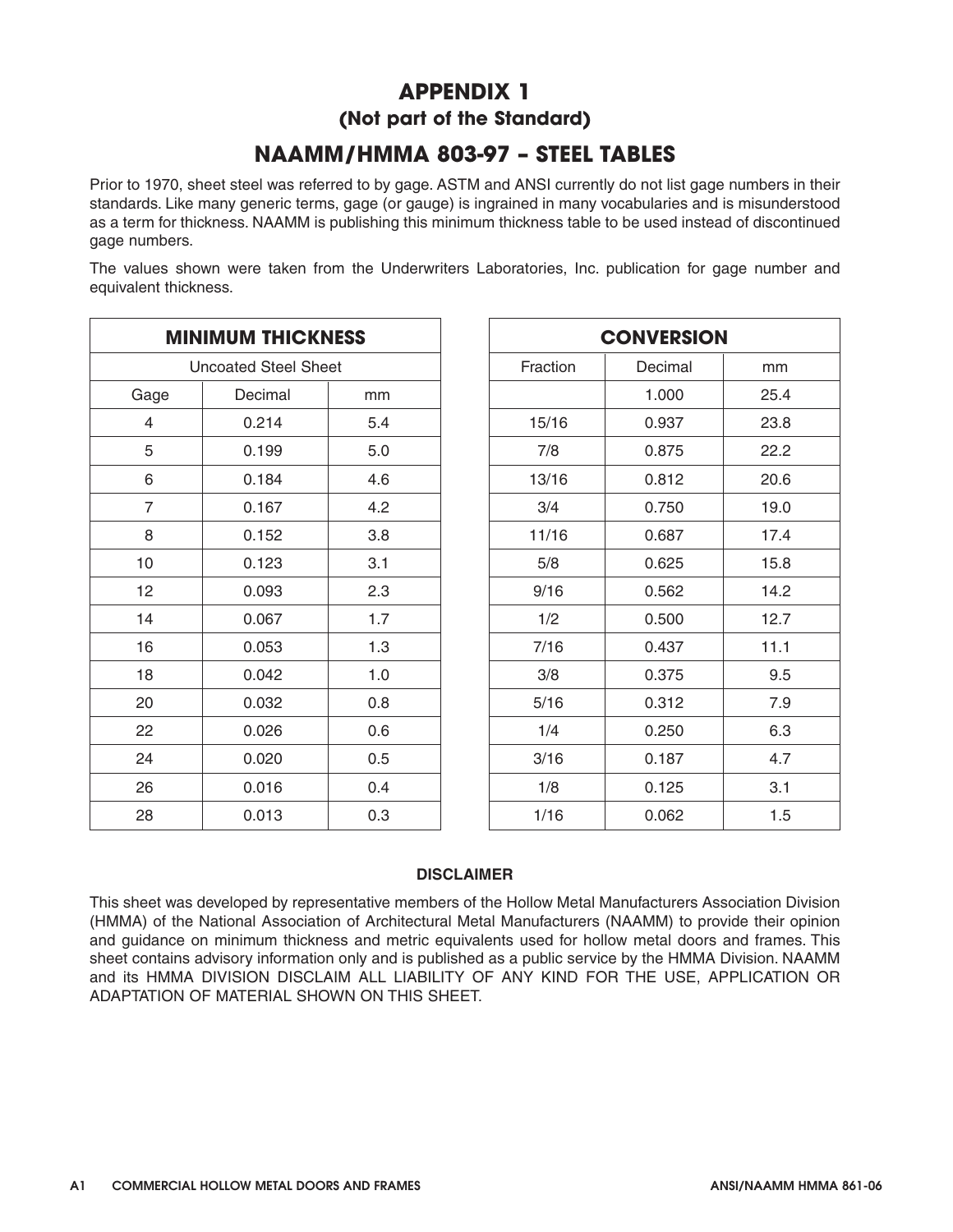# **APPENDIX 2 (Not part of the Standard)**

# **GROUTING HOLLOW METAL FRAMES HMMA-820 TN01-03**

Grout when used in accordance with industry guidelines, can improve frame durability, sound deadening and, depending on wall construction, increase frame anchorage strength. Grouting of the frame does not increase door durability, nor is it required for fire-rated frames. For most commercial applications, grouting of mullions and other closed sections is not recommended.

For applications covered by ANSI/NAAMM HMMA 862, "Guide Specifications for Commercial Security Hollow Metal Doors and Frames", and ANSI/NAAMM HMMA 863, "Guide Specifications for Detention Security Hollow Metal Doors and Frames", the standards require that "frame jambs shall be fully grouted to provide added security protection against battering, wedging, spreading, and other means of forcing open the door"

Grout is a water-based product. If not used properly, it can destroy the opening in a very short time. Grout can be either "mortar", which is a masonry mixture of lime, cement, sand and water, or "plaster", a gypsumbased product.

Plaster grout dries with exposure to air. When a frame member is filled solid with plaster grout, only those areas exposed to air will dry and harden, while the center remains wet (uncured). The water remaining in the plaster grout can rust the frame from the inside.

Mortar grout cures by chemical reaction and hardens throughout. Use mortar grout.

Frames are not designed to act as forms for grout. Grout must have a maximum 4 in. slump and be hand troweled in place. Bracing of the frame may be necessary prior to grouting to prevent sagging of the header or bowing of the jamb due to weight or pressure of the grout. Grout should not be installed after gypsum wallboard is installed, as the liquid within the grout will deteriorate the wallboard.

When dictated by temperatures, anti-freezing agents for mortar may be recommended by specifications. These agents can adversely affect metal and all surfaces in contact with grout must be coated with a corrosion resistant material.

It is recommended that the contractor be responsible for the grouting and for any additional barrier coating. It is also the contractor's responsibility to use care in the application of the grout.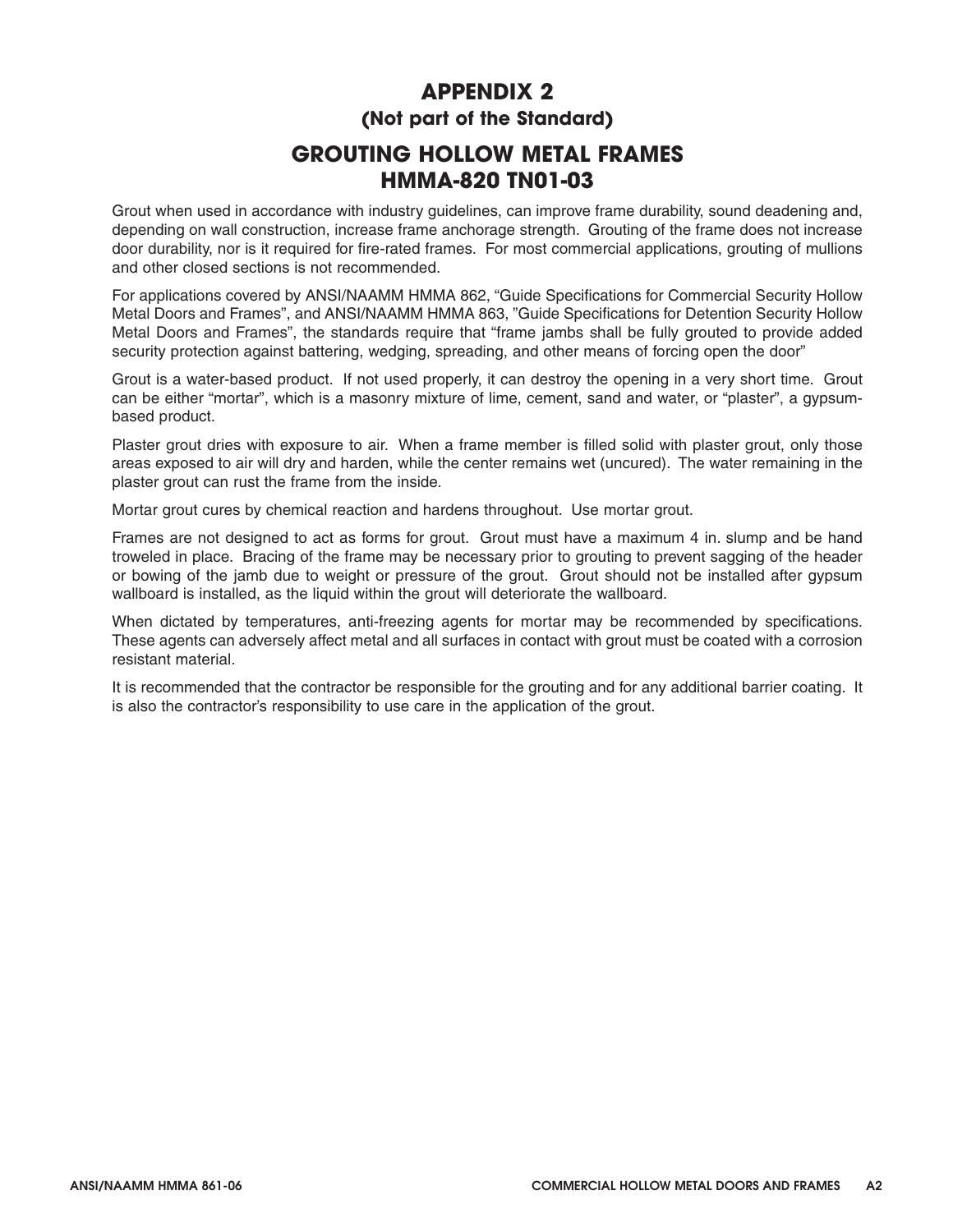# **APPENDIX 3 (Not part of the Standard)**

## **DEFINING UNDERCUTS HMMA-810 TN01-03**

Review of established definitions.

- 1. **ACTUAL DOOR HEIGHT"** The door opening height minus top clearance and undercut.
- 2. **"DOOR OPENING HEIGHT"** The distance measured vertically between the frame head rabbet and top of floor or bottom of frame minus jamb extension.
- 3. **"FINISHED FLOOR"** See "Floor"
- 4. **"FLOOR"** The top of the concrete or structural slab.
- 5. **"FLOOR CLEARANCE"** The distance between the bottom of the door and the top of the material directly below the door. This varies with application, such as concrete, any floor covering and/or a threshold.
- 6. **"FLOOR COVERING"** Any material applied on top of the floor that extends under the door in its closed position or under the door as it swings to its fully open position.
- 7. **"UNDERCUT"** The distance between the bottom of door and the bottom of frame. The formula in which to determine Undercut is derived by adding the total sum of the following (Floor Clearance + Floor Covering Thickness + Threshold Height (assuming the threshold is mounted on top of the floor covering) + Jamb Extensions Height).
- 8. **"JAMB EXTENSIONS"** That portion of a jamb or mullion which extends below the level of the floor

Typically frames are intended to be installed directly on the floor. When no floor coverings or thresholds are used, the dimension for "Undercut" is the same as for "Floor Clearance". See Figure # 1.





Floor coverings; such as carpet, resilient or ceramic tile, are typically installed on top of the floor, fitted around the frame, and under the door. In this situation, the formula for figuring Undercut is the total of the Floor Clearance + Floor Covering Thickness. See Figure # 2.



When a threshold is used, it is installed on top of the floor or floor covering, fitted around the frame and under the door. Again the formula for figuring "Undercut" changes. Undercut is the total of the Floor Clearance + Threshold Height + Floor Covering Thickness. See Figure # 3.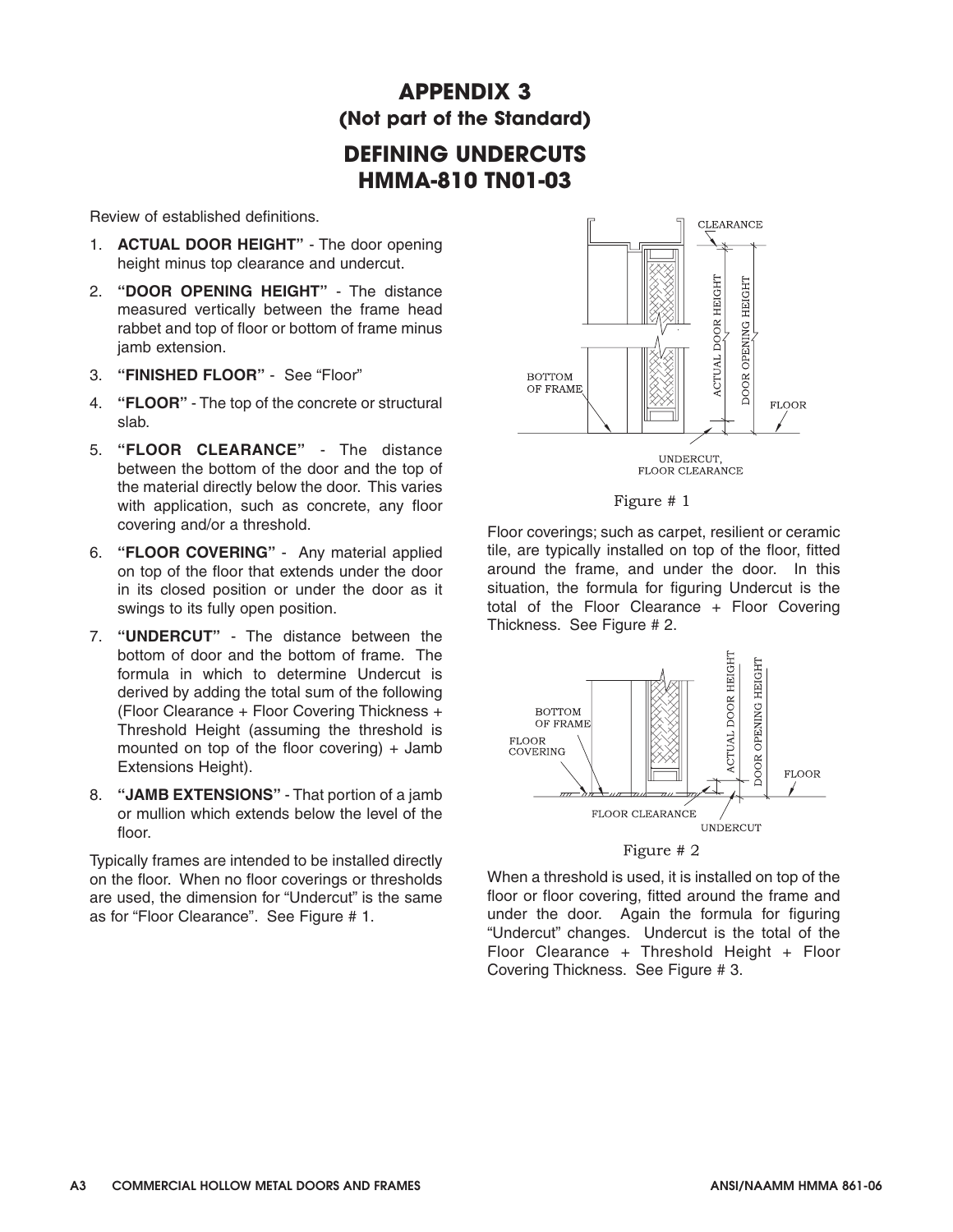

Figure # 3

In situations with specialized floors such as thick ceramic tile or terrazzo, the frame is typically installed prior to the installation of the floor.

One method is to install the frame with adjustable floor anchors or for the frame to be installed on a block or shim. This allows the frame to be positioned, as required, to accommodate the floor height. See Figures #4A and 4B. Both illustrate a raised frame condition in which the bottom of frame is positioned to be directly on top of the floor after the floor is installed. In this situation, the dimension measured for Undercut is also the same as Floor Clearance.



Figure #4B

Another method, called "below floor installation", is to install the frame directly on the rough slab. After the frame is installed, the floor is then installed around the frame. That portion of the frame is covered by the floor and is called jamb extensions. The formula for figuring "Undercut" is the total of the Floor Clearance + Jamb Extensions. See Figures # 5A and 5B.



Figure # 5B

The Architect/Designer must be very specific within specifications and contract drawings, which should include detailed drawings illustrating conditions for each floor, including thicknesses and materials. These drawings should designate the height at which the hollow metal frame should be set. Thresholds and hardware items requiring specific floor clearances shall be listed in the hardware schedule, which allows the door and frame manufacturer to properly size each opening.

Within the door and frame industry, both the Hollow Metal Manufacturers Association (HMMA) a division of the National Association of Architectural Metal Manufacturers (NAAMM) and the Steel Door Institute (SDI), publish recommended clearances. In addition, the National Fire Protection Association (NFPA) Publication 80, "Standard for Fire Doors and Fire Windows", regulates the installation and maintenance of labeled openings, and lists several different scenarios consisting of different floor materials and the maximum clearance under the bottoms of doors.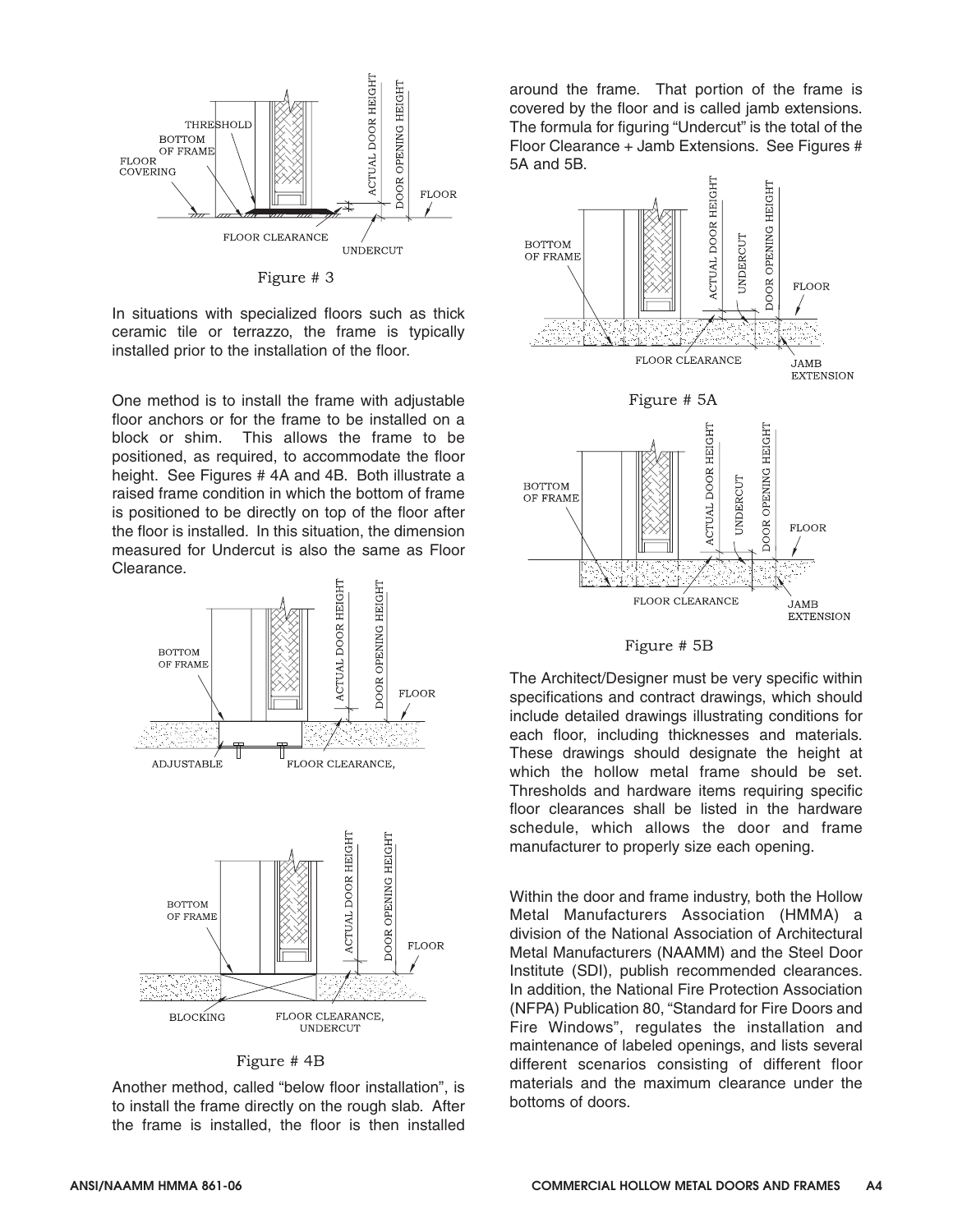# **APPENDIX 4 (Not part of the Standard)**

# **CONTINUOUSLY WELDED FRAMES HMMA-820 TN02-03**

Also called Full, Fully and or Full Profile Welded.

Established definitions and nomenclature:

1. FRAME MEMBER – A part of a frame such as a head, jamb, mullion or sill, also called frame profile, see Figure #1.





2. FRAME ELEMENTS – Specific parts of a frame member such as soffit, stop, rabbet, face and return. See Figure #2. A double rabbeted frame shown for illustration purposes only; alternate designs use the same nomenclature.



*Figure #2* 

3. PERIMETER JOINT – The intersection of two or more frame members or elements that are accessible through the throat or from the unexposed side of the frame member. As perimeter applies, this is the outside boundary of the frame.

Perimeter joints of a continuously welded frame shall have all elements of the frame member continuously welded; soffits, stops, rabbets, faces and returns. Faces and returns may be welded either internally or externally. Soffits, stops, and rabbets shall be welded internally. Figures #3A – #3D illustrates typical perimeter joints; Figure #3A illustrates a saw and punched mitered corner joint.





*Figure #3A*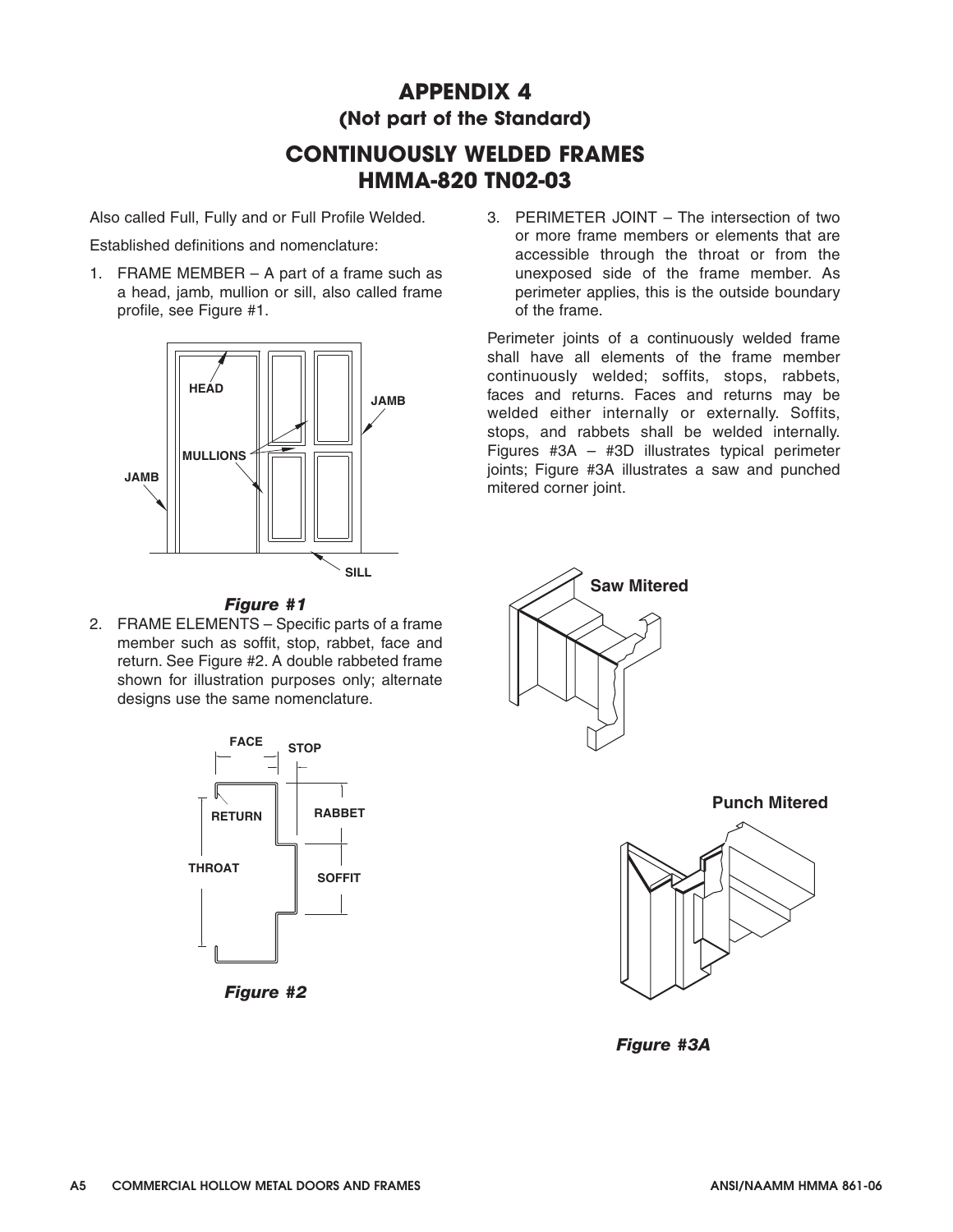With many frame configurations the frame perimeter may not be square or rectangular, permitting a mitered corner. Figures #3B – #3D illustrate butted flush perimeter joints.

Figure #3B illustrates a typical sidelight frame where the sidelight does not extend to the floor.



Figure #3D illustrates a sidelight or smokescreen, where the vertical mullion is designed to extend to the floor.



#### *Figure #3D*

*Figure #3B*

Figure #3C illustrates a sidelight frame where the sidelight extends to the floor.

Occasionally the sill, as with other frame members, is intended to be indented. As this is a perimeter joint, all elements of the frame members should be continuously welded, but due to design and/or construction requirements this is not feasible. Therefore, it is necessary to alter construction methods.

Figure #4A illustrates an indented sill that is continuously welded.





*Figure #3C*

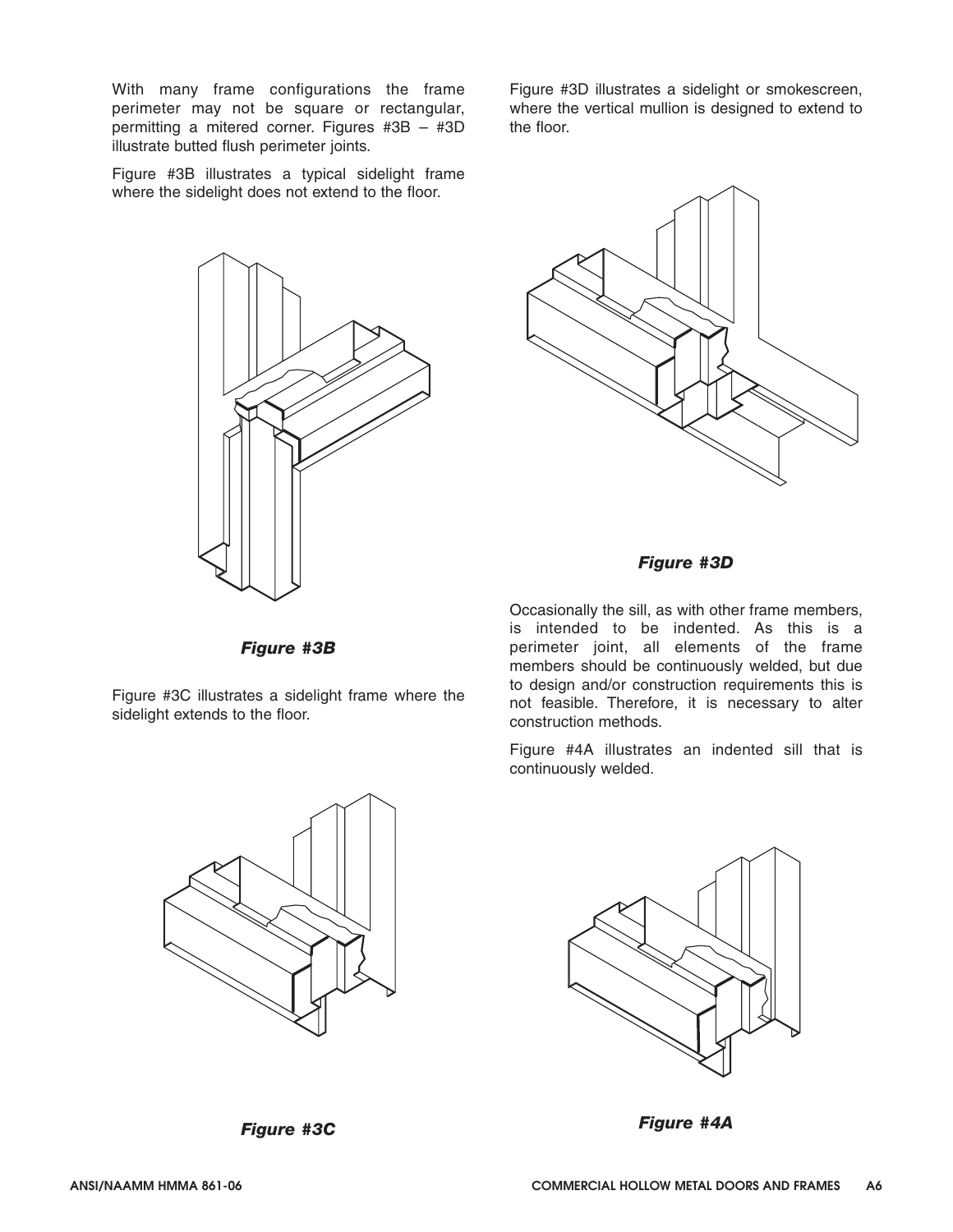Figure #4B, although drawn similar to Figure #4A, illustrates an indented sill that is reinforced with angles at the faces in lieu of continuously welding. These angles run the full height of the joint and are welded to both frame members. The rabbets, stops and soffit are continuously welded.



Internal flush joints shall be face welded only. Joints at soffits, stops and rabbets are not welded and appear as a hairline seam. Figures #5A, #5B and #5C all illustrate internal joints. Note at Figures #5A & #5B that the internal frame member is not accessible from the inside throat of the perimeter frame member. This is the same situation whether it be a mullion and header, two mullions, or mullion and sill as shown in Figure #5C. At Figure #5C the etched line represents where the face joint would be welded. This, of course, would be finished smooth.



*Figure #4B*

Referring to Figure #3D, if this same horizontal frame member is not accessible through the throat or from the unexposed side of the frame member then this would be considered an internal joint, see Figure #5A.



*Figure #5A*

*Figure #5B*



*Figure #5C*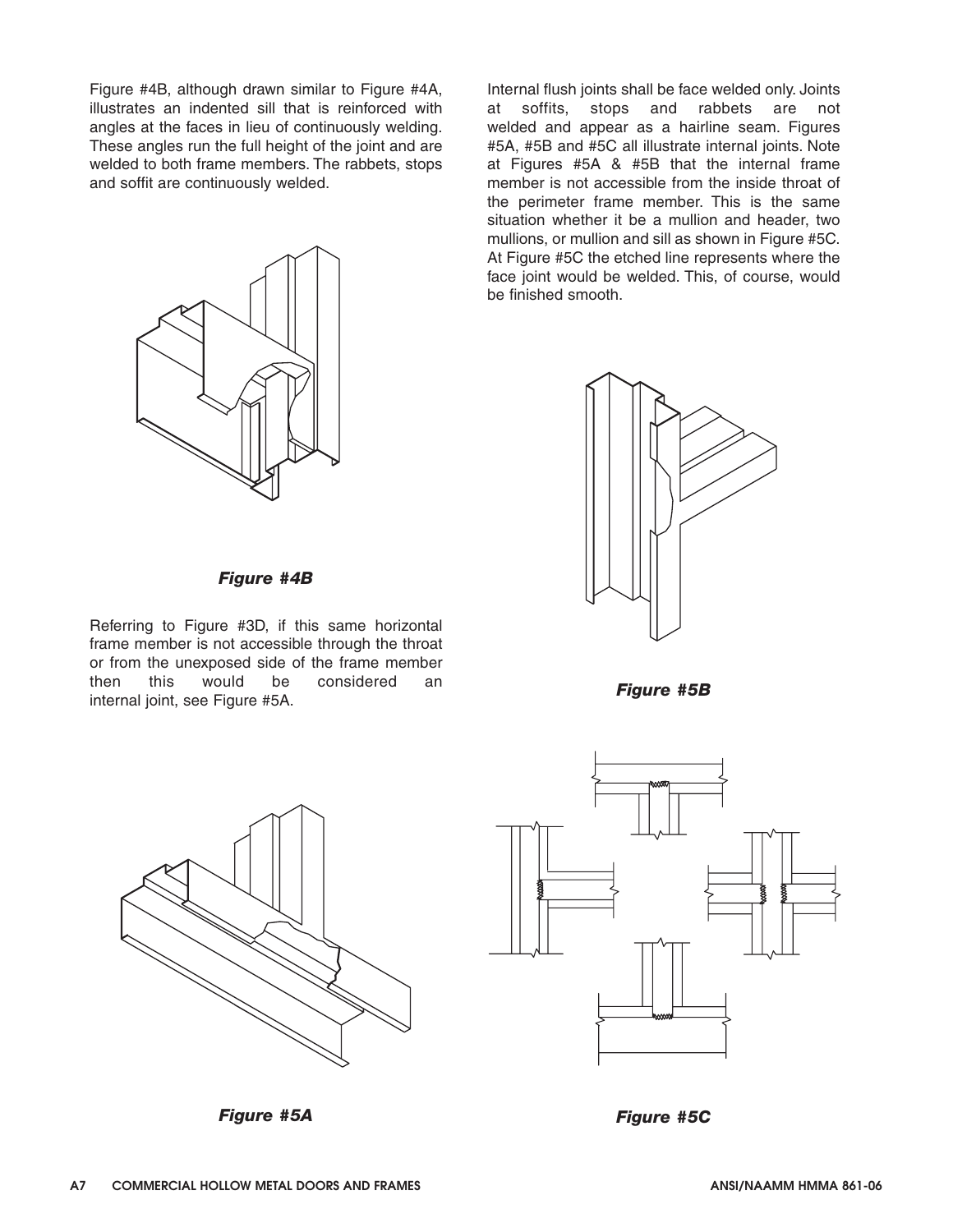Indented joints at internal frame members shall be internally reinforced and welded. Joints at faces, soffits, stops and rabbets are not welded and appear as hair line seams. Mullions are constructed with an overlapping seam. This seam is internally connected and appears as a hairline seam. See Figure #6.



*Figure #6*